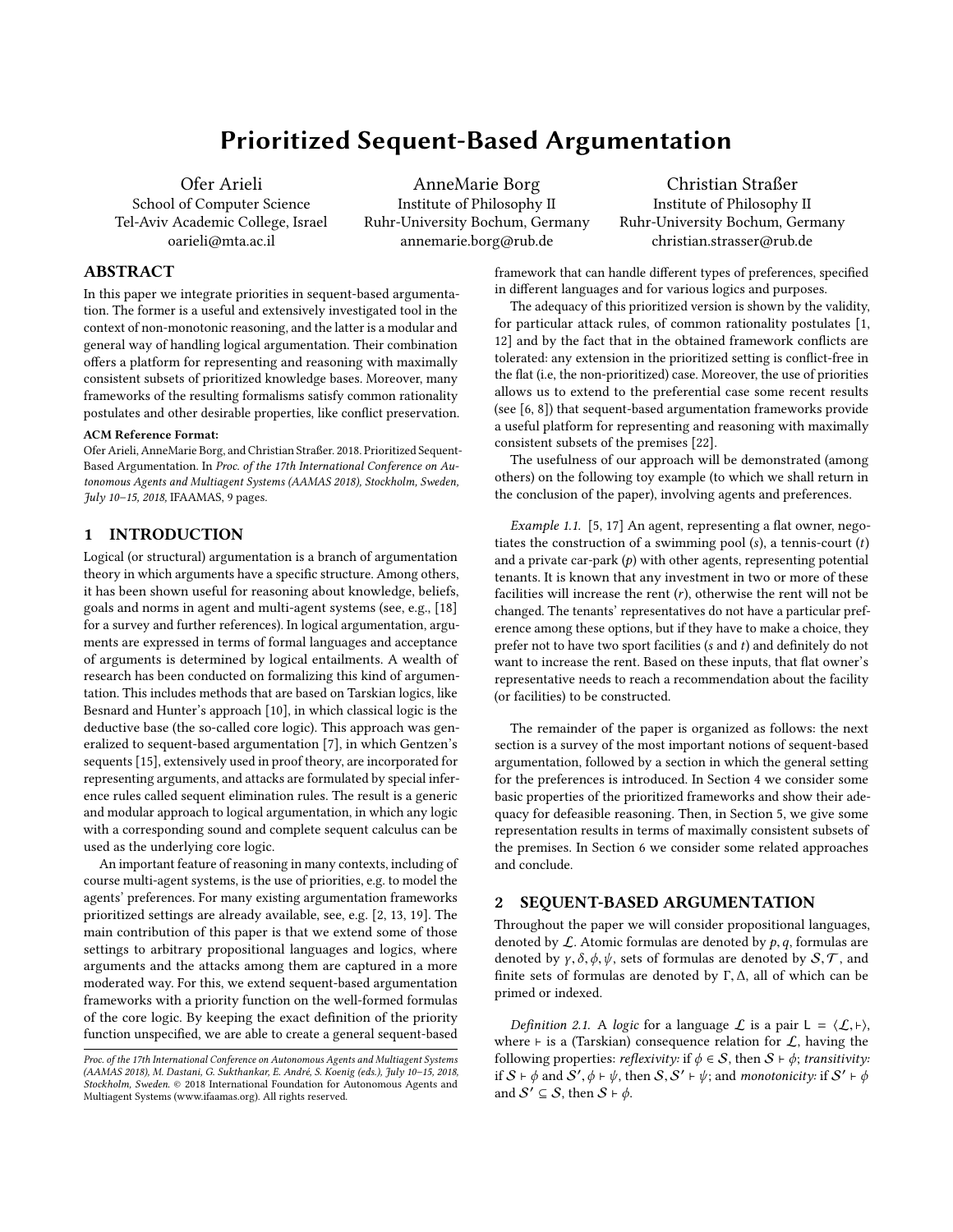We assume that the underlying language  $\mathcal L$  contains the following connectives:

- a ⊢-negation  $\neg: p \nvdash \neg p$  and  $\neg p \nvdash p$ , for every atom  $p$ ,
- a ⊢-conjunction  $\wedge$ :  $S \vdash \phi \wedge \psi$  iff  $S \vdash \phi$  and  $S \vdash \psi$ .

Other connectives  $\mathcal L$  may contain are the following:

- a ⊢-disjunction  $\vee$ :  $S \vdash \phi \vee \psi$  iff  $S \vdash \phi$  or  $S \vdash \psi$ ,
- a ⊢-implication  $\supset$ :  $S, \phi \vdash \psi$  iff  $S \vdash \phi \supset \psi$ .

We shall abbreviate  $(\phi \supset \psi) \wedge (\psi \supset \phi)$  by  $\phi \leftrightarrow \psi$ , denote by  $\wedge \Gamma$  (respectively the disjunction) (respectively, by  $\vee$   $\Gamma$ ), the conjunction (respectively, the disjunction) of all the formulas in Γ, and let  $\neg S = {\neg \phi \mid \phi \in S}$ .

As usual in logical argumentation (see, e.g., [\[10,](#page-8-2) [20,](#page-8-15) [21,](#page-8-16) [23\]](#page-8-17)), arguments have a specific structure based on the underlying formal language, the so-called core logic. In the current setting arguments are represented by the well-known proof theoretical notion of a sequent.

Definition 2.2. Let  $L = \langle \mathcal{L}, \vdash \rangle$  be a logic and S a set of  $\mathcal{L}$ formulas.

- An L-sequent (sequent for short) is an expression of the form  $Γ$   $\Rightarrow$  Δ, where Γ and Δ are finite sets of formulas in  $L$  and  $\Rightarrow$  is a symbol that does not appear in  $\mathcal{L}$ .
- An L-argument (argument for short) is an  $\mathcal L$ -sequent  $\Gamma \Rightarrow$  $\psi$ ,<sup>[1](#page-1-0)</sup> where  $\Gamma \vdash \psi$ .  $\Gamma$  is called the *support set* of the argument and  $\psi$  its conclusion.
- An L-argument based on S is an L-argument  $\Gamma \Rightarrow \psi$ , where  $\Gamma \subseteq \mathcal{S}$ . We denote by  $\text{Arg}_{\mathsf{L}}(\mathcal{S})$  the set of all the L-arguments based on S.

Given an argument  $a = \Gamma \Rightarrow \psi$ , we denote  $\text{Sup}(a) = \Gamma$  and Con(a) =  $\psi$ . We say that a' is a sub-argument of a iff Sup(a')  $\subseteq$ <br>Sup(a) The set of all the sub-arguments of a is denoted by Sub(a)  $Sup(a)$ . The set of all the sub-arguments of a is denoted by  $Sub(a)$ .

The formal systems used for the constructions of sequents (and so of arguments) for a logic L =  $\langle \mathcal{L}, \vdash \rangle$ , are sequent calculi [\[15\]](#page-8-4), denoted here by C. In what follows we shall assume that C is sound and complete for  $L = \langle \mathcal{L}, \vdash \rangle$ , i.e.,  $\Gamma \Rightarrow \psi$  is provable in C iff  $\Gamma \vdash \psi$ . One of the advantages of sequent-based argumentation is that any logic with a corresponding sound and complete sequent calculus can be used as the core logic.<sup>[2](#page-1-1)</sup> The construction of arguments from simpler arguments is done by the inference rules of the sequent calculus [\[15\]](#page-8-4).

Argumentation systems contain also attacks between arguments. In our case, attacks are represented by sequent elimination rules. Such a rule consists of an attacking argument (the first condition of the rule), an attacked argument (the last condition of the rule), conditions for the attack (the conditions in between) and a conclusion (the eliminated attacked sequent). The outcome of an application of such a rule is that the attacked sequent is 'eliminated'.[3](#page-1-2) The elimination of a sequent  $a = \Gamma \Rightarrow \Delta$  is denoted by  $\overline{a}$  or  $\Gamma \not\Rightarrow \Delta$ .

<span id="page-1-6"></span>Definition 2.3. A sequent elimination rule (or attack rule) is a rule R of the form:

$$
\frac{\Gamma_1 \Rightarrow \Delta_1 \quad \dots \quad \Gamma_n \Rightarrow \Delta_n}{\Gamma_n \not\Rightarrow \Delta_n} \qquad \mathcal{R}
$$

<span id="page-1-4"></span>

Figure 1: Part of the sequent-based argumentation graph for  $S = \{p, q, \neg p \lor \neg q\}$  from Example [2.6](#page-1-3)

Let  $\Gamma \Rightarrow \psi, \Gamma' \Rightarrow \psi' \in \text{Arg}_{\mathsf{L}}(\mathcal{S})$  and let  $\mathcal{R}$  be an elimination rule. If  $\Gamma \Rightarrow \psi$  is an instance of  $\Gamma_1 \Rightarrow \Delta_1$ ,  $\Gamma' \Rightarrow \psi'$  is an instance of  $\Gamma \Rightarrow \Delta_1$  and all the other conditions of  $\Re$  are provable in C we  $\Gamma_n \Rightarrow \Delta_n$  and all the other conditions of R are provable in C, we say that  $\Gamma \Rightarrow \psi \mathrel R$ -attacks  $\Gamma' \Rightarrow \psi'$ .

<span id="page-1-7"></span>Example 2.4. We refer to [\[7,](#page-8-3) [24\]](#page-8-18) for a definition of many sequent elimination rules. Below are three of them (assuming that  $\Gamma_2 \neq \emptyset$ ):

|                             |  | $\Gamma_1 \Rightarrow \psi_1 \Rightarrow \psi_1 \leftrightarrow \neg \wedge \Gamma_2 \quad \Gamma_2, \Gamma'_2 \Rightarrow \psi_2$ |  |  |
|-----------------------------|--|------------------------------------------------------------------------------------------------------------------------------------|--|--|
| Undercut (Ucut):            |  | $\Gamma_2, \Gamma'_2 \not\Rightarrow \psi_2$                                                                                       |  |  |
|                             |  | $\Gamma_1 \Rightarrow \psi_1 \Rightarrow \psi_1 \leftrightarrow \neg \gamma \quad \gamma, \Gamma'_2 \Rightarrow \psi_2$            |  |  |
| Direct Ucut (DUcut):        |  | $\gamma, \Gamma'_2 \not \Rightarrow \psi_2$                                                                                        |  |  |
|                             |  | $\Rightarrow \neg \wedge \Gamma_2 \quad \Gamma_2, \Gamma'_2 \Rightarrow \psi$                                                      |  |  |
| Consistency Ucut (ConUcut): |  | $\Gamma_2, \Gamma'_2 \not\Rightarrow \psi$                                                                                         |  |  |
|                             |  |                                                                                                                                    |  |  |

A sequent-based framework is now defined as follows:

<span id="page-1-8"></span>Definition 2.5. A sequent-based argumentation framework for a set of formulas S based on a logic L =  $\langle L, \vdash \rangle$  and a set AR of sequent elimination rules, is a pair  $\mathcal{H}_{L,AR}(S) = \langle \text{Arg}(S), \mathcal{H} \rangle$ ,<br>where  $\mathcal{H}_{L} \subset \text{Arg}(S) \times \text{Arg}(S)$  and  $(a, a) \in \mathcal{H}$  iff there is where  $\mathcal{AT} \subseteq \text{Arg}_{\mathsf{L}}(\mathcal{S}) \times \text{Arg}_{\mathsf{L}}(\mathcal{S})$  and  $(a_1, a_2) \in \mathcal{AT}$  iff there is an  $\mathcal{R} \in AR$  such that  $a_1$   $\mathcal{R}$ -attacks  $a_2$ .

In what follows, to simplify notation, we will omit the subscript L and/or AR, when this is known or arbitrary.

<span id="page-1-3"></span>Example 2.6. Let  $S = \{p, q, \neg p \lor \neg q\}$  and let  $\mathcal{AF}_{\mathsf{L}}\left(\bigcup_{\mathsf{C}}(S)\right)$  be ramework for S, induced by classical logic  $\mathsf{CL}$  its corresponding a framework for  $S$ , induced by classical logic CL, its corresponding sound and complete sequent calculus LK, and Ucut as the only attack rule. Some of the arguments are:

| $a_1 = p \Rightarrow p$                                   | $a_4 = p \Rightarrow \neg((\neg p \lor \neg q) \land q)$       |
|-----------------------------------------------------------|----------------------------------------------------------------|
| $a_2 = q \Rightarrow q$                                   | $a_5 = q \Rightarrow \neg((\neg p \lor \neg q) \land p)$       |
| $a_3 = \neg p \lor \neg q \Rightarrow \neg p \lor \neg q$ | $a_6 = p, q \Rightarrow p \wedge q$                            |
| $a_7 = \neg p \lor \neg q, q \Rightarrow \neg p$          | $a_8 = \neg p \lor \neg q, p \Rightarrow \neg q$               |
|                                                           | See Figure 1 for a graphical representation of these arguments |

and the attacks between them.

Given a (sequent-based) framework, Dung-style semantics [\[14\]](#page-8-19) can be applied to it to determine what combinations of arguments (called extensions) can collectively be accepted from it.

<span id="page-1-5"></span>Definition 2.7. Let  $\mathcal{H}F_{\mathsf{L}}(S) = \langle \text{Arg}_{\mathsf{L}}(S), \mathcal{H}T \rangle$  be an argumention framework and  $S \subseteq \text{Arg}(S)$  a set of arguments tation framework and  $S \subseteq \text{Arg}_{L}(S)$  a set of arguments.

- S *attacks* an argument *a* if there is an  $a' \in S$  such that  $(a', a) \in \mathcal{AT}$ .  $(a', a) \in \mathcal{AT}$ ;<br>S defends an a
- S defends an argument a if S attacks every attacker of a;

<span id="page-1-0"></span><sup>&</sup>lt;sup>1</sup>Set signs in arguments are omitted.

<span id="page-1-1"></span><sup>&</sup>lt;sup>2</sup>See [\[7\]](#page-8-3) for further advantages of this approach.

<span id="page-1-2"></span><sup>&</sup>lt;sup>3</sup>That is, the eliminated sequent should not be used as a condition of later applications of rules in the derivation, nor is it considered a valid conclusion of the derivation.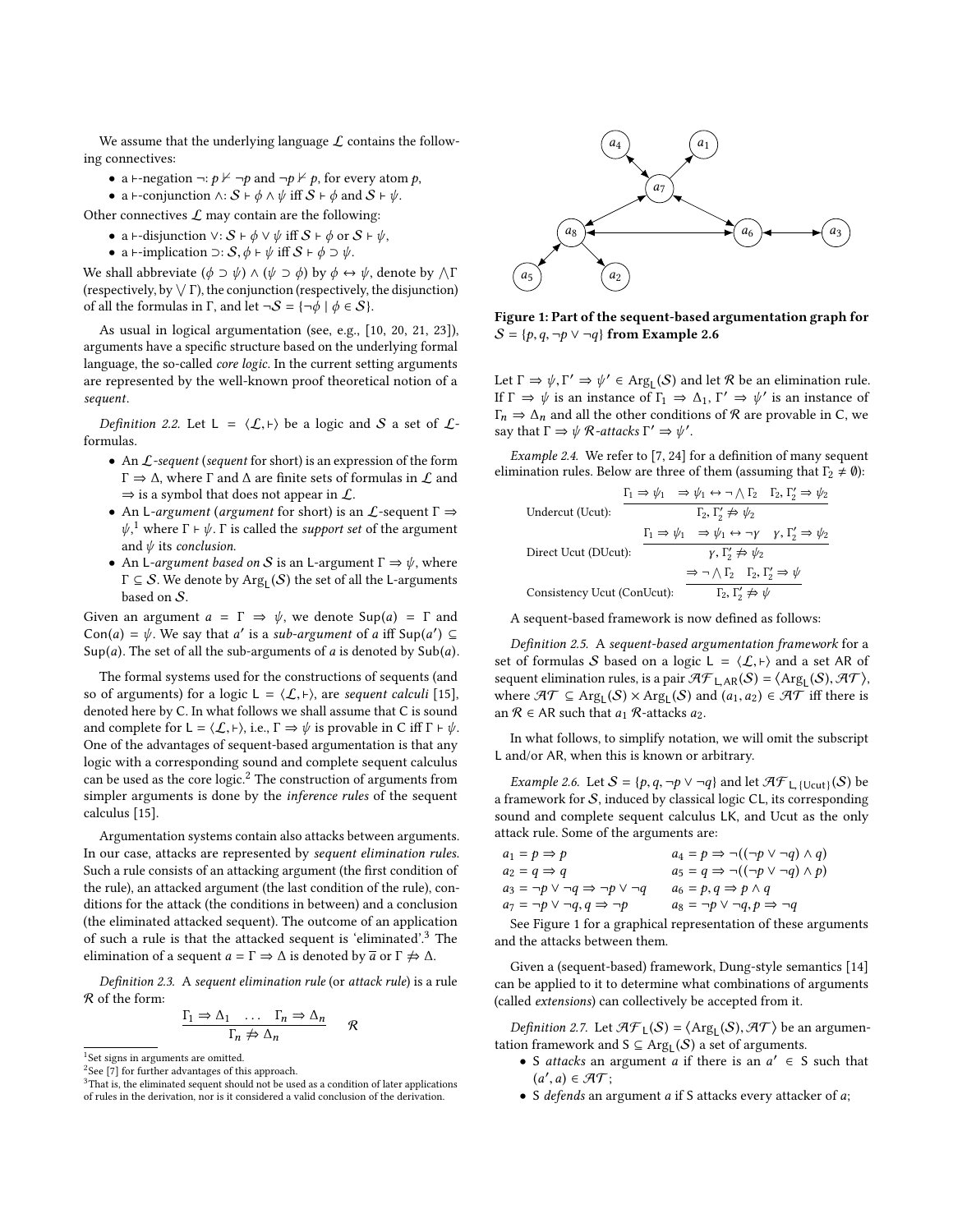- S is *conflict-free* if there are no arguments  $a_1, a_2 \in S$  such that  $(a_1, a_2) \in \mathcal{AT}$ ;
- S is admissible if it is conflict-free and it defends all of its elements.

An admissible set that contains all the arguments that it defends is a complete extension of  $\mathcal{AF}_{\mathsf{L}}(\mathcal{S})$ . Below are definitions of some other extensions of  $\mathcal{AF}_{L}(S)$ :

- $\bullet\,$  a preferred extension of  $\mathcal{AF}_{\mathsf{L}}(\mathcal{S})$  is a maximal (with respect to  $\subseteq$ ) complete extension of Arg<sub>L</sub>( $\mathcal{S}$ );
- a stable extension of  $Arg<sub>L</sub>(S)$  is a complete extension of  $Arg_{L}(S)$  that attacks every argument not in it;
- the grounded extension of  $\mathcal{AF}_{\perp}(\mathcal{S})$  is the minimal (with respect to  $\subseteq$ ) complete extension of  $\text{Arg}_{\mathsf{L}}(\mathcal{S})$ .

In what follows we shall refer to either complete (cmp), grounded (grd), preferred (prf) or stable (stb) semantics as completeness-based semantics. We denote by  $Ext_{sem}(\mathcal{AF}_{L}(S))$  the set of all the extensions of  $\mathcal{AF}_1(S)$  under the semantics sem  $\in \{\text{cmp}, \text{grd}, \text{prf}, \text{stb}\}.$ The subscript is omitted when this is clear from the context.

<span id="page-2-5"></span>Definition 2.8. Given a sequent-based argumentation framework  $\mathcal{AF}_L(S)$ , the semantics as defined in Definition [2.7](#page-1-5) induces corresponding (nonmonotonic) entailment relations:

- Skeptical entailment:  $S \vdash^{\cap}_{\mathsf{L,sem}} \phi$  iff for every extension  $\mathcal{E} \in \mathbb{R}^d$  of  $\mathcal{L}(S)$ . Ext<sub>sem</sub> ( $\mathcal{AF}_L(S)$ ), there is  $\Gamma \Rightarrow \phi \in \mathcal{E}$  for  $\Gamma \subseteq S$ <br>Credulous entailment:  $S \vdash^{\cup}$  of a fift for some ext
- Credulous entailment:  $S \vdash_{\text{L,sem}}^{\cup} \phi$  iff for some extension  $\mathcal{E} \in \mathbb{S}^{\mathsf{L}}$ Ext<sub>sem</sub>( $\mathcal{AF}_L(S)$ ), there is  $\Gamma \Rightarrow \phi \in \mathcal{E}$  for  $\Gamma \subseteq S$ <br>• Weakly skeptical entailment:  $S \vdash^{\textcircled{m}}_{\text{L,sem}} \phi$  iff there is an  $a \in \mathcal{E}$ <br>•  $\mathcal{E}(\mathcal{S})$  with  $\text{Con}(a) = \phi$  and that  $a \in \mathcal{E}$  for graps:  $\mathcal{E} \subseteq$
- Arg<sub>L</sub>(S) with Con(a) =  $\phi$  such that  $a \in \mathcal{E}$  for every  $\mathcal{E} \in$ <br>
Ext.  $(\mathcal{A} \mathcal{F}, (S))$ <sup>4</sup> Ext<sub>sem</sub>  $(\mathcal{AF}_{L}(S))$ .<sup>[4](#page-2-0)</sup>

Example 2.9. Consider again the framework of Example [2.6.](#page-1-3) It holds that  $S \models_{\text{CL,prf}}^{\cup} p$  and  $S \models_{\text{CL,prf}}^{\cup} \neg p$ , while  $S \not\models_{\text{CL,prf}}^{\star} p$  and  $S \not\models_{\text{CL,prf}}^{\star} p$ .  $S \not\vdash_{\mathsf{CL, prf}}^{\star} \neg p$  for  $\star \in \{\cap, \text{m}\}\.$  Moreover,  $S \models_{\mathsf{CL, grd}} \psi$  if and only if  $\psi$  is a tautology in classical logic. On the other hand, it is easy to  $\psi$  is a tautology in classical logic. On the other hand, it is easy to see that  $S \cup \{r\} \vdash_{\text{CL,grd}} r$  and  $S \cup \{r\} \not\vdash_{\text{CL,grd}} \neg r$ , since e.g.  $r \Rightarrow r$ is in the grounded extension of  $S \cup \{r\}$ .

# 3 PREFERENCE FUNCTIONS AND PRIORITIZED ARGUMENTATION

We now formulate a general setting for prioritized sequent-based argumentation, allowing to make preferences among different arguments.

Definition 3.1. A priority function for a language  $\mathcal L$  is a function  $\pi : \mathcal{L} \mapsto \mathbb{N}^+$ . Given a set of  $\mathcal{L}$ -formulas  $S$ , we denote:  $\pi(S) = \pi(A) \mid A \in S$  $\{\pi(\phi) \mid \phi \in \mathcal{S}\}.$ 

We now use  $\pi$  for defining a preference relation  $\leq_{\pi}$  on  $\mathcal{L}$ sequents. The next example illustrates some ways of doing so. We shall write  $a_1 \leq_{\pi} a_2$  to intuitively indicate that the sequent  $a_1$  is at least as preferred as the sequent  $a_2$ .<sup>[5](#page-2-1)</sup>

<span id="page-2-3"></span>Example 3.2. The following are possible conditions for letting  $a_1 \leq_{\pi} a_2$ :<sup>[6](#page-2-2)</sup>

<span id="page-2-2"></span><sup>6</sup>We let min( $\emptyset$ ) = max( $\emptyset$ ) = f( $\emptyset$ ) = 0.

- (1)  $\min(\pi(\text{Sup}(a_1))) \leq \min(\pi(\text{Sup}(a_2)))$ . In this case only the most preferred formulas in the support of the sequents are compared.
- (2) max $(\pi(\text{Sup}(a_1))) \leq \max(\pi(\text{Sup}(a_2)))$ . Here, for every formula in the support of  $a_2$  there is a more preferred formula in the support of  $a_1$ .
- (3) max $(\pi(\text{Sup}(a_1))) \leq \min(\pi(\text{Sup}(a_2)))$ . In this case all the formulas in the support of  $a_1$  are at least as preferred as the formulas in the support of  $a_2$ .
- (4)  $\min(\pi(\text{Sup}(a_1) \setminus \text{Sup}(a_2))) \leq \min(\pi(\text{Sup}(a_2) \setminus \text{Sup}(a_1))).$ Like in the first item, the most preferred formulas are compared, but now only the formulas that are not part of the support of the other argument.
- (5)  $f(\text{Sup}(a_1)) \le f(\text{Sup}(a_2))$ , where f is an aggregation function on  $\text{Supp}(a_i)$  (like the average, median, summation of the  $\pi$ -values of the supports or the max/min function on the  $\pi$ -values of the supports, or the max/min function on the support, as in the previous items).
- (6)  $\text{Sup}(a_1) \leq s \text{Sup}(a_2)$  if either  $\text{Sup}(a_1) = \emptyset$  or  $\text{Sup}(a_1) = \emptyset$ Sup( $a_2$ ) or there is an  $i \in \mathbb{N}$ , such that:
	- $\{\psi \in \text{Sup}(a_1) | \pi(\psi) = i\} \supseteq {\psi \in \text{Sup}(a_2) | \pi(\psi) = i},$
	- $\{\psi \in \text{Sup}(a_1) \mid \pi(\psi) = j\} = \{\psi \in \text{Sup}(a_2) \mid \pi(\psi) = j\}$  for every  $j < i$ .
- (7)  $\text{Sup}(a_1) \leq_c \text{Sup}(a_2)$  if either  $\text{Sup}(a_1) = \emptyset$  or there is an  $i \in \mathbb{N}$  such that:
	- $|\{\psi \in \text{Sup}(a_1) | \pi(\psi) = i\}| > |\{\psi \in \text{Sup}(a_2) | \pi(\psi) = i\}|,$
	- $|\{\psi \in \text{Sup}(a_1) \mid \pi(\psi) = j\}| = |\{\psi \in \text{Sup}(a_2) \mid \pi(\psi) = j\}|$  for every  $j < i$ ,

or for every 
$$
i \in \mathbb{N}
$$
:  
 $|f_i|_i \in \text{Sup}(a_i) | \pi$ 

 $|\{\psi \in \text{Sup}(a_1) | \pi(\psi) = i\}| = |\{\psi \in \text{Sup}(a_2) | \pi(\psi) = i\}|.$ 

Remark 1. The last two items of Example [3.2](#page-2-3) are inspired by Brewka's approach to reasoning with preferred theories [\[11\]](#page-8-20). This approach is adjusted to our case by viewing the arguments' support sets as stratified theories, where each stratification consists of the formulas with the same  $\pi$ -value. Accordingly  $\leq_s$  is a subset-inclusion comparison, and  $\leq_c$  is a comparison by cardinality.

Remark 2. The Items 1, 2, 4, 6 and 7 of Example [3.2](#page-2-3) are pre-orders, that is:  $\leq_{\pi}$  is reflexive ( $a \leq_{\pi} a$ ) and transitive (if  $a \leq_{\pi} b$  and  $b \leq_{\pi} c$ then  $a \leq_{\pi} c$ ). Whether the relation in Item 5 is a pre-order depends on the function  $f$ .

The orders in Items 1, 4, 6 and 7 and their strict counterparts are also *left monotonic*: if  $a \leq_{\pi} b$  (resp.  $a <_{\pi} b$ ) and  $\text{Sup}(a) \subseteq \text{Sup}(a')$ <br>then  $a' \leq b$  (resp.  $a' \leq b$ ) then  $a' \leq_{\pi} b$  (resp.  $a' <_{\pi} b$ ).

<span id="page-2-4"></span>*Example 3.3.* In Example [2.6,](#page-1-3) let  $\pi(p) = 1$ ,  $\pi(q) = 2$  and  $\pi(\neg p \lor p)$  $\neg q$ ) = 3. Consider each of the seven instances for  $\leq_{\pi}$  from Example [3.2:](#page-2-3)

- (1) When the most preferred supports are compared we have that  $a_1 <_{\pi} a_2 <_{\pi} a_3$ ,  $a_1 <_{\pi} a_7$ ,  $a_8 <_{\pi} a_2$ ,  $a_6 <_{\pi} a_3$ , and  $a_6 = a_8.$
- (2) When the least preferred supports are compared we still have  $a_1 <_{\pi} a_2 <_{\pi} a_3$ ,  $a_1 <_{\pi} a_7$  and  $a_6 <_{\pi} a_3$ , but now  $a_2 <_{\pi} a_8$  and only  $a_6 <_{\pi} a_8$ .
- (3) The max-min-comparison yields again  $a_1 <_{\pi} a_2 <_{\pi} a_3$ ,  $a_1 \lt_{\pi} a_7$  and  $a_6 \lt_{\pi} a_3$ , but this time  $a_2$  and  $a_6$  are  $\leq_{\pi}$ incomparable with  $a_8$ .

<span id="page-2-0"></span><sup>&</sup>lt;sup>4</sup>Since the grounded extension is unique,  $\vdash_{\mathsf{L},\mathsf{grd}}^{\mathsf{O}}$ ,  $\vdash_{\mathsf{L},\mathsf{grd}}^{\mathsf{U}}$  and  $\vdash_{\mathsf{L},\mathsf{grd}}^{\mathsf{f\mathsf{m}}}$ , are the same, and  $\vdash_{\mathsf{L},\mathsf{grd}}^{\mathsf{f\mathsf{m}}}$ will be denoted by |∼L,grd.

<span id="page-2-1"></span><sup>&</sup>lt;sup>5</sup>When  $a_1 \leq \pi$   $a_2$  we shall sometimes write  $a_1 = a_2$  and  $a_1 < \pi$   $a_2$  to indicate, respectively, that  $a_2 \leq_{\pi} a_1$  and that  $a_2 \nleq_{\pi} a_1$ .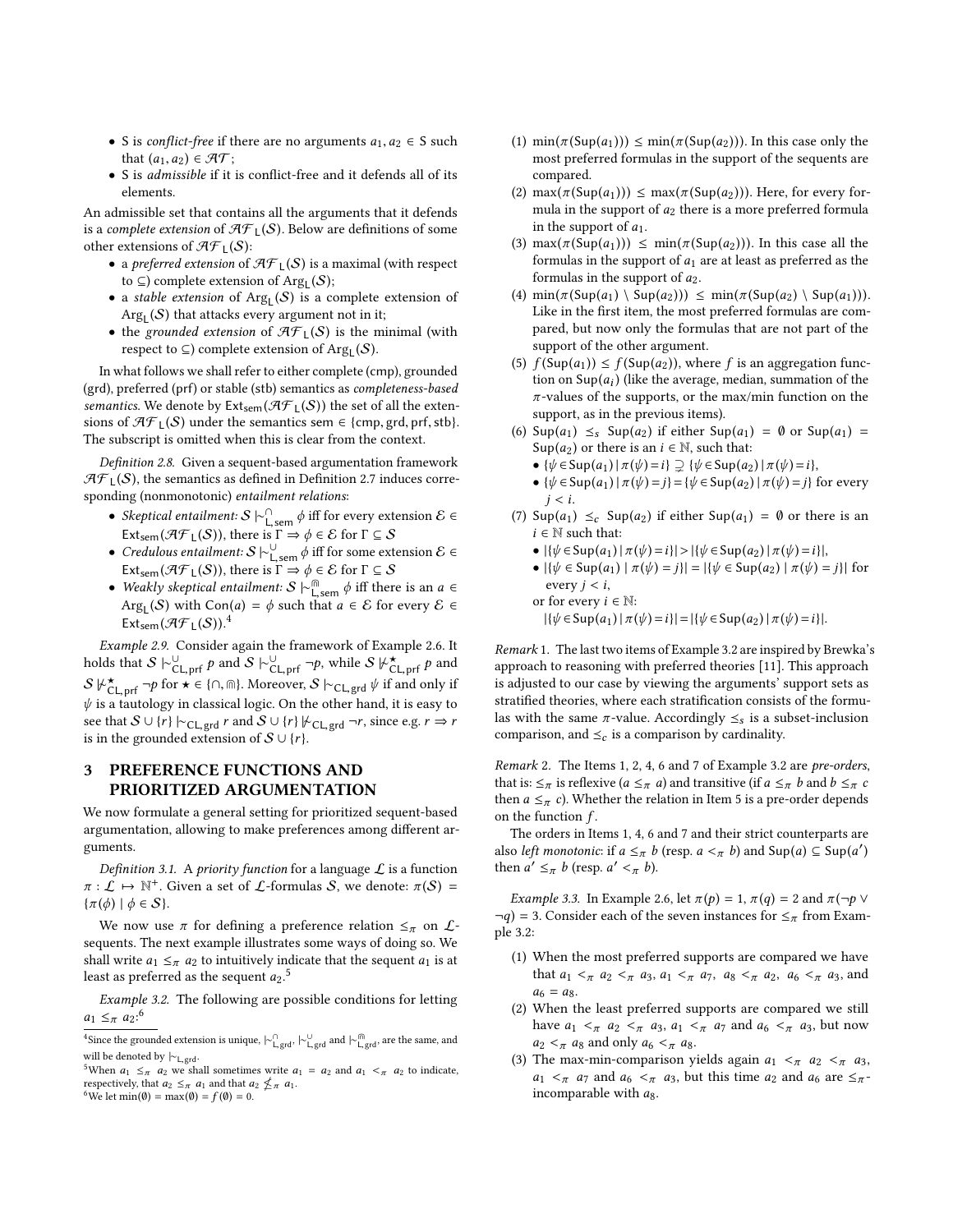<span id="page-3-4"></span>

Figure 2: Part of the sequent-based argumentation graph for  $S = \{p, q, \neg p \lor \neg q\}$ , the prioritized case from Example [3.5](#page-3-1)

- (4) Clearly, when the comparison takes place on restricted support sets,  $a_1 \lt_{\pi} a_2 \lt_{\pi} a_3$ ,  $a_1 \lt_{\pi} a_7$ ,  $a_8 \lt_{\pi} a_2$  and  $a_6 \leq \pi$  a<sub>3</sub>, since the restriction on the support set has no effect here and thus is the comparison the same as the first item. However,  $a_6 <_{\pi} a_8$ , since  $\pi(p) < \pi(\neg p \lor \neg q)$ ,
- (5) If  $f(\Gamma) = \frac{1}{|\Gamma|}$  $\frac{1}{|\Gamma|} \sum_{\phi \in \Gamma} \pi(\phi)$ , then  $a_2 = a_8$  and  $a_6 < \pi$  as.
- (6) According to  $\leq_s$ , we have that  $a_8 <_{\pi} a_2$  and  $a_6 <_{\pi} a_8$ .
- (7) Similarly, according to  $\leq_c$ ,  $a_8 <_{\pi} a_2$  and  $a_6 <_{\pi} a_8$ .

<span id="page-3-5"></span>Definition 3.4. Let  $R$  be a sequent elimination rule as in Defi-nition [2.3](#page-1-6) and let  $\leq_{\pi}$  be a preference order on L-arguments. We say that  $R$  is  $\leq_{\pi}$ -applicable if it is applicable in the standard (nonprioritized) case and the instance  $a_2$  of the attacked argument that is obtained by the application is not  $\lt_{\pi}$ -smaller than (i.e., not  $\lt_{\pi}$ preferred over) the instance  $a_1$  of the attacking argument that is obtained by the same application. In this case we say that  $a_1 \mathcal{R}_{\leq \pi}$  -<br>attacks as <sup>7</sup>, <sup>8</sup> attacks  $a_2$ .<sup>[7](#page-3-2),[8](#page-3-3)</sup>

Remark 3. Note that the first item of Example [3.2](#page-2-3) might lead to some counter-intuitive situations. Consider for example the set  $S = \{p, \neg p, q\}$  where  $\pi(q) = 1$ ,  $\pi(\neg p) = 2$  and  $\pi(p) = 3$ . Then  $\neg p \Rightarrow \neg p$  attacks  $p \Rightarrow p$ , which cannot defend itself, but  $q, p \Rightarrow p$ attacks ¬ $p$  ⇒ ¬ $p$ , since q is preferred over p and ¬ $p$ . A possible solution would be to only consider compact arguments: an S-argument  $\Gamma \Rightarrow \phi$  is compact iff there is no S-argument  $\Gamma' \Rightarrow \phi$  for some  $\Gamma' \subset \Gamma$ . However this places a restriction on the arguments of the Γ ′ ⊂ Γ. However, this places a restriction on the arguments of the framework. Another solution is to restrict the parts of the support that determine the strength of an argument, such as in Item 4 of Example [3.2.](#page-2-3)

<span id="page-3-1"></span>Example 3.5. Consider again Example [2.6.](#page-1-3) Figure [2](#page-3-4) depicts a pri-oritized version of Figure [1](#page-1-4) for the  $\pi$ -assignment from Example [3.3](#page-2-4) and the priority ordering in Item 6 of Example [3.2.](#page-2-3) In this case  $a_1$  and  $a_4$  are no longer attacked, and while  $a_4$  and  $a_7$  R-attack each other in the original framework, in the prioritized setting  $a_4$  $\mathcal{R}_{\leq \pi}$ -attacks  $a_7$  but not vice versa. Indeed,  $\{p\} = \{\psi \in \text{Sup}(a_4) \mid \pi(\psi) = 1\} \supset \{\psi \in \text{Sup}(a_4) \mid \pi(\psi) = 1\} = \emptyset$  $\pi(\psi) = 1$ }  $\supseteq {\psi \in \text{Sup}(a_7) | \pi(\psi) = 1} = \emptyset$ .

Remark 4. Since we assume that an argument with empty support has always priority value 0, according to each of the attack rules in Example [2.4,](#page-1-7) sequents with empty support are maximally strong: attacks by such sequents are always successful.

The definition of a sequent-based argumentation framework, now with a priority function, is very similar to the one given in Definition [2.5.](#page-1-8)

*Definition 3.6.* Let  $L = \langle \mathcal{L}, \vdash \rangle$  be a core logic, C a corresponding sound and complete sequent calculus, AR a set of attack rules,  $\pi$  a priority function on  $\mathcal{L}$ , and  $\leq_{\pi}$  a preference order on  $\mathcal{L}$ sequents. The prioritized sequent-based argumentation framework for the set S of formulas (induced by L, C, AR, and  $\leq_{\pi}$ ), is a triple:  $\mathcal{AF}^{\leq \pi}_{\text{LAR}}(S) = \langle \text{Arg}_{\text{L}}(S), \mathcal{AT}, \leq \pi \rangle$ , where  $\mathcal{AT} \subseteq \text{Arg}_{\text{L}}(S) \times$ <br>Arg. (S) and  $(a_1, a_2) \in \mathcal{AT}$  iff  $a_1 \mathcal{R}_{\leq}$  -attacks  $a_2$  for some  $\mathcal{R} \in \text{AR}$ Arg<sub>L</sub>(S) and  $(a_1, a_2) \in \mathcal{AT}$  iff  $a_1 \mathcal{R}_{\leq \pi}$ -attacks  $a_2$  for some  $\mathcal{R} \in \mathcal{AR}$ .

Like before, we will omit the subscripts L, AR and/or  $\pi$  if these are known or arbitrary.

The Dung-style semantics from Definition [2.7](#page-1-5) are defined equivalently for  $\mathcal{H}^{\leq}(S) = \langle \text{Arg}_{\mathsf{L}}(S), \mathcal{H}\mathcal{T}, \leq \rangle$ , now with respect to hoth  $\mathcal{H}\mathcal{T}$  and  $\leq$  Based on this we define the entailment relations both  $\mathcal{AT}$  and  $\leq$  Based on this, we define the entailment relations for  $\mathcal{AF}_{\mathsf{L}}^{\leq}(S)$  with respect to the different semantics as in Defini-tion [2.8.](#page-2-5) For a given semantics sem and  $\star \in \{\cup, \cap, \text{m}\}\text{, the relation}$ is denoted by  $\overline{\vdash}^{\star, \leq}_{\mathsf{I} \text{ sem}}$  (super/subscripts are omitted when they are is acholed by  $\Gamma_{\text{L,sem}}$  (s)<br>clear from the context).

<span id="page-3-6"></span>*Example 3.7.* The flat case (without priorities) of  $\mathcal{AF}_{CL}^{\leq}(S)$  with  $S = \{p, q, \neg p \lor \neg q\}$  and Ucut as the sole attack rule is the same as the framework of Example [2.6.](#page-1-3) The grounded extension only contains sequents with empty support sets, since there are complete extensions that contain only two of the arguments  $a_1$ ,  $a_2$  and  $a_3$ . When considering the priority function  $\pi$  from Example [3.3,](#page-2-4) in any of the definitions for  $\leq_{\pi}$  from Example [3.2,](#page-2-3)  $a_1$  cannot be attacked. Thus  $S \models_{\text{CL, grd}}^{\leq} p$ . For q the result depends on the choice of  $\leq_{\pi}$ .

- When using the first instance of  $\leq_{\pi}$  from Example [3.2,](#page-2-3)  $a_8 \leq_{\pi}$ a, for any  $a \in {\Gamma \Rightarrow \psi \mid \emptyset \subset \Gamma \subseteq \mathcal{S}}$ . Moreover,  $a_6$  and  $a_8$ attack each other, one can therefore construct two different admissible sets, one in which  $a_6$  defends  $a$  and one in which it does not. Therefore,  $S \not\sim_{\text{CL, grd}}^{\leq} q$ .
- According to the fourth and sixth instance of  $\leq_{\pi}$  from Exam-ple [3.2,](#page-2-3)  $a_8$  does not attack  $a_6$ , thus  $a_6$  is no longer attacked, and so it defends  $a_2$ . Hence  $S \vdash_{\mathsf{CL},\mathsf{grd}}^{\leq} q$  in this case.

# <span id="page-3-0"></span>4 SOME BASIC PROPERTIES

Next, we consider some basic properties of prioritized argumentation frameworks and the entailment relations induced by them.

#### 4.1 Conservativity

For every preferential ordering from Example [3.2,](#page-2-3) prioritized reasoning is a conservative extension of the flat case:

PROPOSITION 4.1. If  $\leq_{\pi}$  is degenerated (i.e.,  $\pi$  is uniform) then  $\vert \sim_{\text{L,sem}}^{\text{+}}$  and  $\vert \sim_{\text{L,sem}}^{\text{+}}$  are the same for every  $\star \in \{\cap, \cup, \text{in}\}$  and sem  $\in$ <sup>1</sup> L,sem <sup>ana</sup> I L,sem<br>{grd, cmp, prf, stb}.

*Proof.* (Sketch) Immediate from Definition [3.4](#page-3-5) of  $\mathcal{R}_{\leq \pi}$ -attacks since no arguments are  $\leq_{\pi}$ -preferred over others, thus  $\widehat{\mathcal{R}}_{\leq_{\pi}}$ -attacks coincide with  $\mathcal R$ -attacks.  $\Box$ 

# 4.2 Rationality postulates

[Caminada and Amgoud](#page-8-9) [\[1,](#page-8-8) [12\]](#page-8-9) propose several postulates for argumentation reasoning. Below we consider those postulates using the next definitions.

*Definition 4.2.* Let  $L = \langle \mathcal{L}, \vdash \rangle$  be a propositional logic and S a set of L-formulas.

<span id="page-3-2"></span><sup>&</sup>lt;sup>7</sup>When  $\pi$  is clear from the context it will be omitted from  $\leq_{\pi}$ .

<span id="page-3-3"></span> $8$ Attacks that are based on priorities are sometimes called *defeats*, to distinguish them from 'pure' attacks.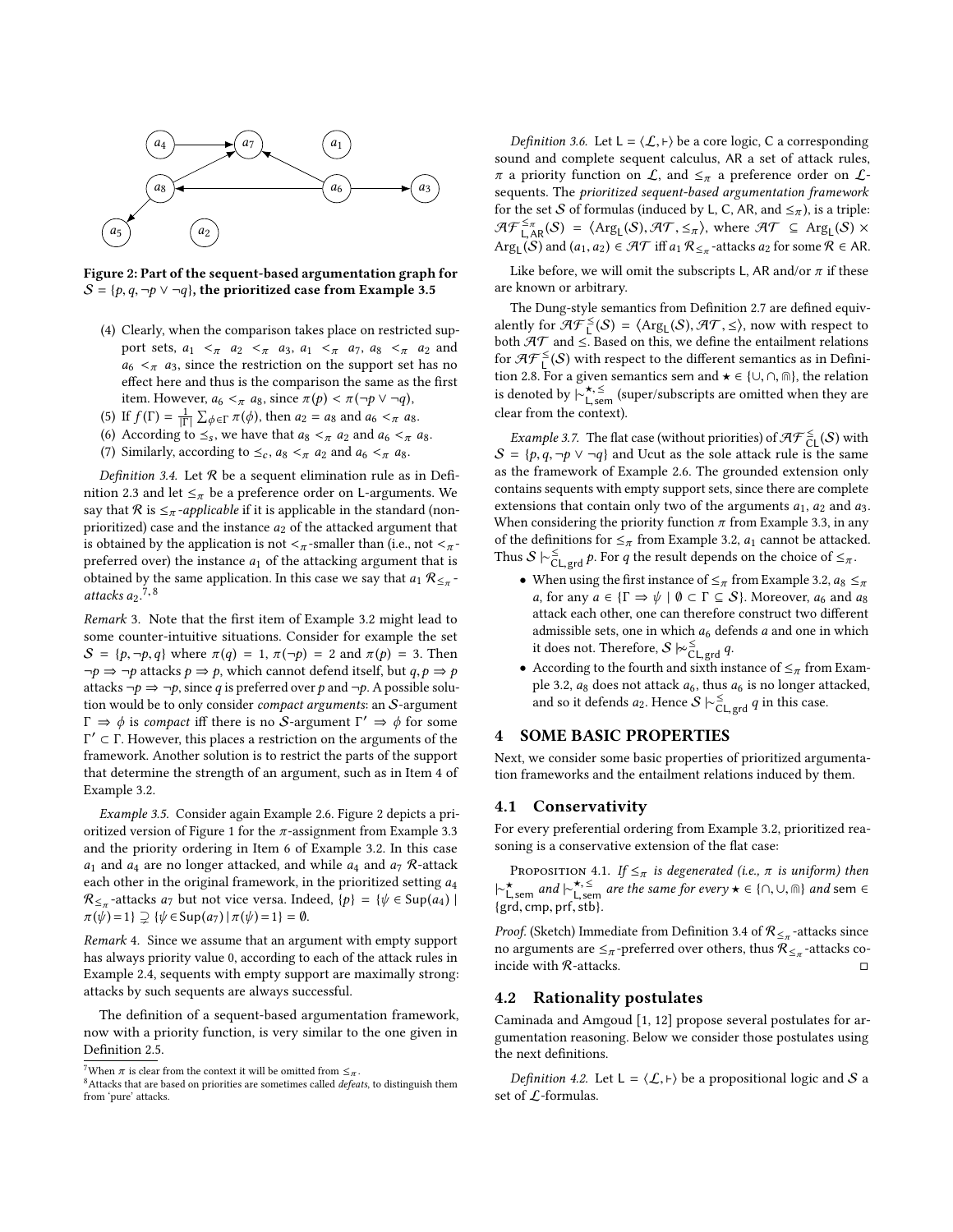- The transitive closure of  $S$  with respect to the logic L is the set  $CN_L(S) = \{ \psi \mid S \vdash \psi \}.$
- S is L-consistent if there is no  $\Gamma \subseteq S$  such that  $\vdash \neg \wedge \Gamma$ .
- A subset  $\mathcal{T} \subseteq \mathcal{S}$  is an L-minimal conflict of  $\mathcal{S}$ , if it is not L-consistent, but  $\mathcal{T} \setminus \{ \psi \}$  is L-consistent for every  $\psi \in \mathcal{T}$ .
- Free $(S)$  is the set of formulas that are not part of any minimal conflict of S.

Definition 4.3. [\[1,](#page-8-8) [12\]](#page-8-9) The postulates below refer to a prioritized sequent-based argumentation framework  $\mathcal{AF}_{\mathsf{L}}^{\leq}(S) = \langle \mathrm{Arg}_{\mathsf{L}}(S), \mathcal{AF}_{\mathsf{L}}(S), \mathcal{AF}_{\mathsf{L}}(S), \mathcal{AF}_{\mathsf{L}}(S), \mathcal{AF}_{\mathsf{L}}(S), \mathcal{AF}_{\mathsf{L}}(S), \mathcal{AF}_{\mathsf{L}}(S), \mathcal{AF}_{\mathsf{L}}(S), \mathcal{AF}_{\mathsf{L}}(S), \mathcal{AF}_{\mathsf{L}}(S), \mathcal{AF}_{\mathsf{L$  $\mathcal{AT}, \leq_{\pi}$ , a semantics sem of it (i.e., one of those in Definition [2.7\)](#page-1-5), every extension  $\mathcal{E} \in \text{Ext}_{sem}(\mathcal{AF}_{L}^{\leq}(S))$ , and arbitrary argument  $a \in \text{Arg}_{\mathsf{L}}(\mathcal{S}).$ 

- Closure of extensions:  $Con(\mathcal{E}) = CN_L(Con(\mathcal{E}))$ .
- Closure under sub-arguments: if  $a \in \mathcal{E}$  and  $b \in Sub(a)$  then  $b \in \mathcal{E}$ .
- Weak Closure under sub-arguments: if  $a \in \mathcal{E}$ ,  $b \in Sub(a)$  and  $b \leq a$ , then  $b \in \mathcal{E}$ .
- Consistency:  $Con(E)$  is consistent.
- *Exhaustiveness:* if  $Sup(a) ∪ {Con(a)} ⊆ Con(E), a ∈ E$ .
- Weak exhaustiveness: if  $\text{Sup}(a) \subseteq \bigcup_{b \in \mathcal{E}} \text{Sup}(b), a \in \mathcal{E}$ .<br>• Free precedence: Arg. (Free(S))  $\subset \mathcal{E}$ .
- Free precedence:  $Arg_L(Free(S)) \subseteq \mathcal{E}$ .

Below, we shall consider these postulates under the following assumptions:

- (1) The core logic is *non-trivial* (there is no  $\phi$  such that both  $\vdash \phi$  and  $\vdash \neg \phi$ ) and *contrapositive*  $(\Gamma \vdash \neg \wedge \Delta$  implies that  $(\Gamma \setminus \Gamma')$ ,  $\Delta' \vdash \neg \wedge ((\Delta \setminus \Delta') \cup \Gamma')$ , for  $\Delta' \subseteq \Delta$  and  $\Gamma' \subseteq \Gamma$ ).<br>The preferential order  $\leq \neg$  and its strict counterpart  $\leq \neg \Box$
- (2) The preferential order  $\leq_{\pi}$  and its strict counterpart  $\leq_{\pi}$  are *left monotonic*: If  $a \leq_{\pi} b$  (resp.  $a \lt_{\pi} b$ ) and Sup(a)  $\subseteq$ Sup(a') then  $a' \leq_{\pi} b$  (resp.  $a' <_{\pi} b$ ).<br>Given a priority function  $\pi$  for  $f$ , w
- (3) Given a priority function  $\pi$  for  $\mathcal{L}$ , we will consider preference orders  $\leq_{\pi}$  on sets of  $\mathcal{L}$ -formulas for which  $\leq_{\pi}$  and  $\prec_\pi$  are monotonic, reflexive and transitive relations (as in Items 1, 4, 6, and 7 in Example [3.2\)](#page-2-3). We lift  $\leq_{\pi}$  to sequents as follows:  $a \leq_{\pi} b$  iff Sup(a)  $\leq_{\pi}$  Sup(b).

<span id="page-4-0"></span>PROPOSITION 4.4. Let  $\mathcal{AF}_{\perp}^{\leq}(S)$  be a prioritized framework in which the core logic and the preferential order satisfy the three conditions specified above. Suppose also that DUcut is the attack rule. Then, for every completeness-based semantics, AF  $_{\mathsf{L}}^{\leq}(\mathcal{S})$  satisfies closure of extensions, weak closure under sub-arguments, consistency, and weak exhaustiveness. When ConUcut is also an attack rule,  $\mathcal{AF}_{L}^{\leq}(S)$  satisfies free precedence as well.

The following lemmas are required to prove Proposition [4.4.](#page-4-0)

<span id="page-4-2"></span>LEMMA 4.5. Let  $\mathcal E$  be a complete extension of  $\mathcal{AF}_{\mathsf{L}}^{\leq}(\mathcal{S})$ . If  $(1)$  a  $\Rightarrow$   $\mathcal{S} \subset \mathcal{E}$  and  $\mathsf{L} \subset \Gamma$   $\Rightarrow$   $\mathsf{V} \subset \mathcal{E}$   $(\mathcal{S})$  a  $\leq$   $\mathsf{L} \setminus \{3\}$ ,  $\Gamma' \subset \Gamma$   $(\mathcal{A})$   $\mathsf{A}$ ,  $\Gamma' \cup \mathsf$  $\Delta \Rightarrow \delta \in \mathcal{E}$  and  $b = \Gamma \Rightarrow \gamma \in \mathcal{E}$ ,  $(2) a < b$ ,  $(3) \Gamma' \subseteq \Gamma$ ,  $(4) \Delta, \Gamma' \vdash \psi$ ,<br>and  $(5) \Delta \sqcup \Gamma'$  is consistent, then  $\Gamma' \Delta \rightarrow \psi \in \mathcal{E}$ . and  $(5)$   $\Delta \cup \Gamma'$  is consistent, then  $\Gamma', \Delta \Rightarrow \psi \in \mathcal{E}$ .

<span id="page-4-1"></span>Proof. Suppose that  $d = \Theta \Rightarrow \phi$  attacks  $c = \Gamma', \Delta \Rightarrow \psi$ . Since  $Γ' ∪ ∆$  is consistent (by Condition (5)), *d* DUcut attacks *c*. Hence  $c \nless d$ . By left monotonicity  $a \nless d$ . Assume for a contradiction that  $b < d$ . Since  $a < b$  (by Condition (2)), also  $a < d$ , which is a contradiction. Thus,  $b \nless d$ . Since d DUcut attacks c, there is a  $\beta \in \Gamma' \cup \Delta$  for which both  $\gamma \Rightarrow \neg \beta$  and  $\beta \Rightarrow \neg \gamma$  are derivable. If  $\beta \in \Delta$  then d DUcut attacks h By  $\beta \in \Delta$  then d DUcut attacks a. If  $\gamma \in \Gamma'$  then d DUcut attacks b. By the admissibility of  $\epsilon$ , there is an  $f \in \mathcal{E}$  that attacks d and so f the admissibility of *E* there is an *f* ∈ *E* that attacks *d*, and so *f* defends *c* from *d*.  $\Box$ defends  $c$  from  $d$ .

LEMMA 4.6. If  $a \nless b$  and  $\textsf{Sup}(b) \subseteq \textsf{Sup}(b')$ , then  $a \nless b'$ .

PROOF. Suppose that  $a \neq b$  and Sup(b)  $\subseteq$  Sup(b'). Assume for contradiction that  $a \leq b'$ . By reflexivity  $b \leq b$  and so by left a contradiction that  $a < b'$ . By reflexivity,  $b \le b$ , and so by left<br>monotonicity,  $b' < b$ . By transitivity,  $a < b$ , which contradicts our monotonicity,  $b' \leq b$ . By transitivity,  $a < b$ , which contradicts our supposition supposition.  $\Box$ 

<span id="page-4-3"></span>LEMMA 4.7. Let  $\mathcal E$  be a complete extension of  $\mathcal{AF}_{\mathsf{L}}^{\leq}(\mathcal{S})$ . If  $\Gamma \Rightarrow \gamma$ <br>d  $\Lambda \to \delta$  are in  $\mathcal E$  and  $\Gamma$   $\Lambda \to \phi \in \mathcal{AF}_{\mathsf{L}}(\mathcal{S})$ , then  $\Gamma$   $\Lambda \to \phi$  is also and  $\Delta \Rightarrow \delta$  are in  $\mathcal E$  and  $\Gamma, \Delta \Rightarrow \phi \in \text{Arg}_{\mathsf{L}}(\mathcal S)$ , then  $\Gamma, \Delta \Rightarrow \phi$  is also in  $\mathcal E$ in E.

Proof. We start with assuming that DUcut is the only attack rule. Suppose that  $a = \Theta \Rightarrow \tau \in \text{Arg}_{\mathsf{L}}(\mathcal{S})$  attacks  $b = \Gamma, \Delta \Rightarrow \phi$ . Then  $\Rightarrow \tau \leftrightarrow \tau \tau'$  is derivable in C for some  $\tau' \in \Gamma \cup \Delta$  and  $\Gamma \cup \Delta \neq \Theta$  $\Rightarrow \tau \leftrightarrow \neg \tau'$  is derivable in C for some  $\tau' \in \Gamma \cup \Delta$  and  $\Gamma \cup \Delta \nprec \pi$   $\Theta$ .<br>By left monotonicity, also  $\Gamma \nprec \Theta$  and  $\Delta \nprec \Theta$ . Thus  $\flat \nprec \pi$ , a By left monotonicity, also  $\Gamma \nprec_{\pi} \Theta$  and  $\Delta \nprec_{\pi} \Theta$ . Thus  $b \nprec_{\pi} a$ ,  $\Delta \Rightarrow \delta \nless \pi$  a, and  $\Gamma \Rightarrow \gamma \nless \pi$  a. Suppose, without loss of generality, that  $\tau' \in \Delta$ . Then a attacks  $\Delta \Rightarrow \delta$ . Since E is admissible there is some  $a' \in \mathcal{E}$  that attacks a. This shows that E defends h and since some  $a' \in \mathcal{E}$  that attacks a. This shows that  $\mathcal{E}$  defends b and since  $\mathcal{E}$  is complete  $b \in \mathcal{E}$  $\mathcal E$  is complete,  $b \in \mathcal E$ .

Now, suppose that ConUcut is one of the attack rules and assume for a contradiction that  $\Gamma, \Delta \Rightarrow \phi$  is ConUcut-attacked. In this case  $Γ ∪ ∆$  is inconsistent. We that have either  $∆ \nprec$  Γ or Γ  $\nprec$  Δ. Without loss of generality we suppose  $\Delta \nmid \Gamma$ .

Since  $\Gamma \cup \Delta$  is inconsistent, there is a maximal  $\Delta' \subseteq \Delta$  for which  $\Gamma ∪ ∆'$  is consistent. (Note for this that  $Γ$  is consistent since otherwise  $\Gamma \Rightarrow \gamma$  is ConUcut attacked and cannot be defended, which is impossible since  $\Gamma \Rightarrow \gamma \in \mathcal{E}$ .) Thus, there is a  $\delta' \in \Delta \setminus \Delta'$  for which  $\Gamma \circ \Delta' = \delta' \cup \delta' = \delta' \in \mathcal{E}$ .  $\Gamma$ ,  $\hat{\Delta}'$  ⊢ ¬δ'. Let  $d = \Gamma$ ,  $\Delta' \Rightarrow \neg \delta' \in \text{Arg}_{\mathsf{L}}(\mathcal{S})$  and  $a = \Delta \Rightarrow \delta$ . Note that  $a \nless d$  by Lemma [4.6.](#page-4-1) So, d DUcut attacks a.

Hence, there is a  $e = \Theta \Rightarrow \psi \in \mathcal{E}$  that defends a from this attack by attacking d. Note that e does not ConUcut-attack d since  $\Gamma \cup \Delta'$ <br>is consistent. Hence  $d \neq e$  and there is a  $\beta \in \Gamma \cup \Delta'$  for which both is consistent. Hence,  $d \nless e$  and there is a  $\beta \in \Gamma \cup \Delta'$  for which both  $\psi \rightarrow -\beta$  and  $\beta \rightarrow -\psi$  are derivable  $\psi \Rightarrow \neg \beta$  and  $\beta \Rightarrow \neg \psi$  are derivable.

We have two cases: (a)  $\beta \in \Gamma$  and (b)  $\beta \in \Delta'$ . We now show that the lead to a contradiction both lead to a contradiction.

If (a) holds, then by left monotonicity  $b = \Gamma \Rightarrow y \not\leq e$  which means that e attacks b in contradiction to the conflict-freeness of E.

If (b) holds, then  $a < e$ , since otherwise  $e$  DUcut attacks  $a$  in contradiction to the conflict-freeness of  $\mathcal E$ . Since  $\Theta \vdash \neg \beta$  there is a maximal  $Θ' ⊆ Θ$  for which  $∆ ∪ Θ'$  is consistent and for which  $\Delta \cup \Theta' \vdash \neg \alpha$  for some  $\alpha \in \Theta \setminus \Theta'$ . By Lemma [4.5,](#page-4-2)  $a' = \Delta, \Theta' \Rightarrow$ <br> $\neg \alpha \in \mathcal{E}$ . By left monotonicity  $a' < e$ . But then  $a'$  attacks e in  $\neg \alpha \in \mathcal{E}$ . By left monotonicity  $a' < e$ . But then  $a'$  attacks  $e$  in contradiction to the conflict-freeness of  $\mathcal{E}$ contradiction to the conflict-freeness of  $\mathcal{E}$ . □

Proof of Proposition [4.4.](#page-4-0) We show each postulate:

Weak Closure under sub-argument: Suppose that  $a = \Gamma \Rightarrow \psi \in \mathbb{R}$  $\mathcal E$  and let  $b = \Delta \Rightarrow \psi \in Sub(a)$  and  $b \le a$ . Thus,  $\Delta \subseteq \Gamma$ . Suppose some c attacks b. Thus,  $b \nleq c$  and since  $b \leq a$ , also  $a \nleq c$ . Hence,  $c$  also attacks  $a$ . Since  $\mathcal E$  defends  $a$ , it attacks  $c$  and so also  $b$  is defended by E. Since E is complete,  $b \in \mathcal{E}$ .

Closure of extensions:  $Con(\mathcal{E}) \subseteq CN_L(Con(\mathcal{E}))$  holds by the reflexivity of L. For Con( $\mathcal{E}$ )  $\supseteq CN_L(Con(\mathcal{E}))$ , let  $\phi \in CN_L(Con(\mathcal{E}))$ . Since L is finitary, there are  $\phi_1, \ldots, \phi_n \in \text{Con}(\mathcal{E})$  for which  $\phi_1, \ldots,$  $\phi_n \Rightarrow \phi$  is derivable in C. Thus, there are  $a_1 = \Gamma_1 \Rightarrow \phi_1, \dots, a_n =$  $\Gamma_n \Rightarrow \phi_n \in \mathcal{E}$ . By *n* applications of cut,  $\Gamma_1, \dots, \Gamma_n \Rightarrow \phi \in \mathcal{E}$ . Hence  $\phi \in \textsf{Con}(\mathcal{E})$ .

Consistency: Suppose that  $Con(\mathcal{E})$  is inconsistent. Thus, there are  $\phi_1, \ldots, \phi_n \in \text{Con}(\mathcal{E})$  for which  $\Rightarrow \neg \bigwedge_{i=1}^n \phi_i$ is derivable in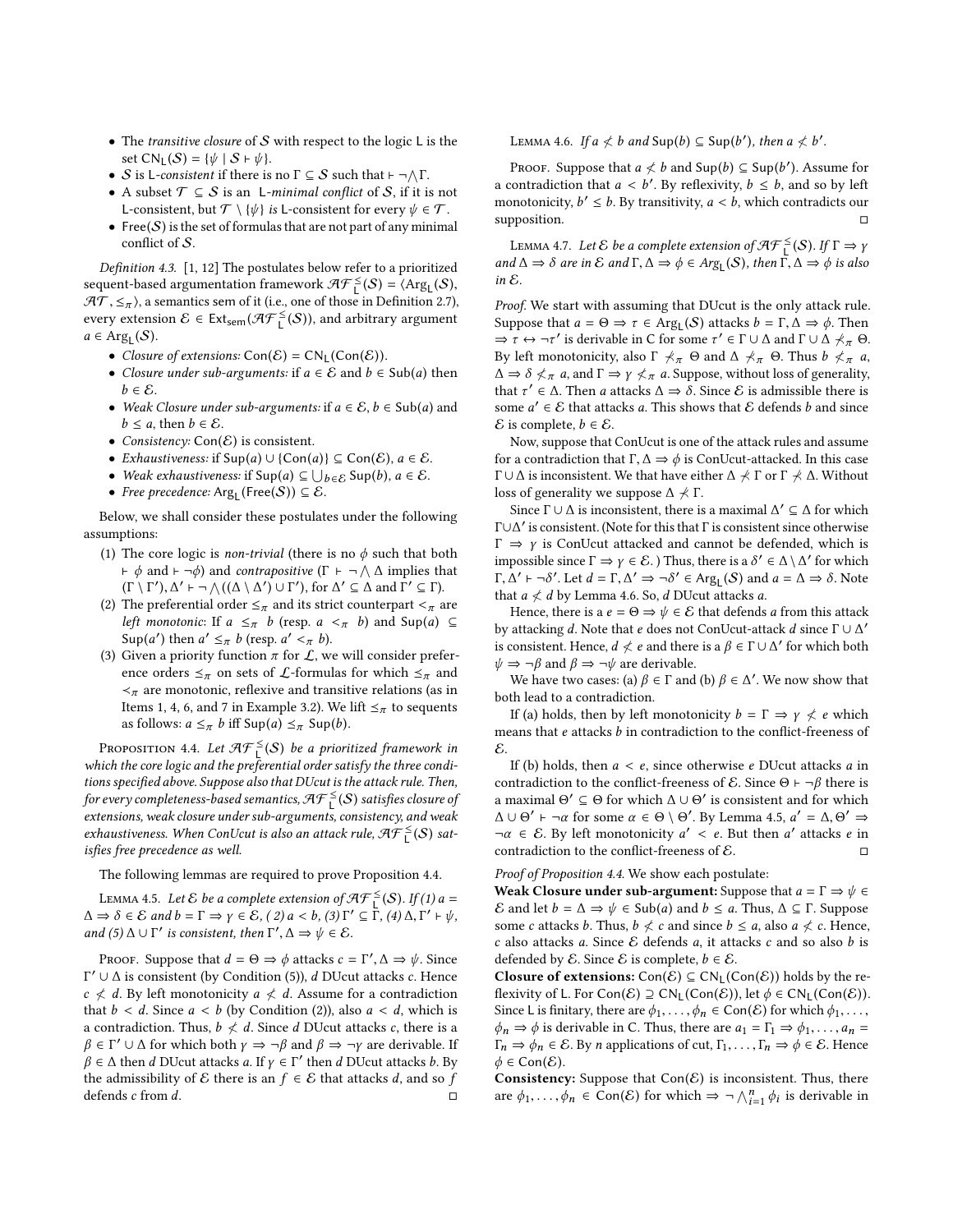C. Since there are  $a_1 = \Gamma_1 \Rightarrow \phi_1, \ldots, a_n = \Gamma_n \Rightarrow \phi_n \in \mathcal{E}$ , by Lemma [4.7](#page-4-3)  $\Gamma_1, \ldots, \Gamma_n \implies \bigwedge_{i=1}^n \phi_i \in \mathcal{E}$ . By Contraposition  $\bigwedge^n$ ,  $\phi_i \implies$  is derivable in C. Now, by Cut and Lemma 4.7.  $\Gamma_1, \ldots, \Gamma_n$  $\bigwedge_{i=1}^{n} \phi_i \Rightarrow$  is derivable in C. Now, by Cut and Lemma [4.7,](#page-4-3)  $\Gamma_1, \ldots, \Gamma_n \Rightarrow$ <br> $\in E$ . By Contraposition, Monotonicity and Lemma 4.7,  $b = \Gamma_1, \ldots, \Gamma_n =$  $\in \mathcal{E}$ . By Contraposition, Monotonicity and Lemma [4.7,](#page-4-3)  $b = \Gamma_1, \ldots, \Gamma_n$  $\neg \gamma \in \mathcal{E}$  where  $\gamma \in \Gamma_1$ . Clearly, b attacks  $a_1$ , which contradicts the conflict-freeness of E.

Weak exhaustiveness: Suppose that  $a = \Delta \Rightarrow \psi \in \text{Arg}_L(S)$  such that  $\Delta \subseteq \Box$  as Suppose  $\Delta$  is finite there are  $b = \overline{S} \in \mathbb{R}$ that  $\Delta \subseteq \bigcup_{b \in \mathcal{E}} \text{Sup}(b)$ . Since  $\Delta$  is finite, there are  $b_1, \ldots, b_n \in \mathcal{E}$ <br>such that  $\Delta = \text{Sup}(b_1) \cup \ldots \cup \text{Sup}(b_n)$ . By  $n - 1$  applications of such that  $\Delta$  = Sup( $b_1$ ) ∪ ... ∪ Sup( $b_n$ ). By  $n-1$  applications of Lemma [4.7,](#page-4-3)  $a \in \mathcal{E}$ .

Free precedence: Assume that ConUcut is part of the attack rules as well. Let  $a = \Gamma \Rightarrow \phi$  where  $\Gamma \subseteq \text{Free}(S)$ . In particular,  $\Gamma$  is consistent, and so a cannot be ConUcut-attacked. Suppose that  $b = \Delta \Rightarrow \delta$  attacks a. Then  $\Rightarrow \delta \leftrightarrow \neg \gamma$  is derivable in C for some  $\gamma \in \Gamma$ . By Cut,  $\Delta \Rightarrow \neg \gamma$  is also derivable and Cut and Contraposition again show that  $\Rightarrow \neg \wedge (\Delta \cup \{ \gamma \})$  is derivable in C. Since  $\gamma$  is not a member of a minimally inconsistent subset of S, there is a  $\Theta \subset \Delta$ member of a minimally inconsistent subset of S, there is a  $\Theta \subseteq \Delta$ for which  $c = \Rightarrow \neg \wedge \Theta$  is derivable in C. Thus, b is attacked by c.<br>Since c has no attackers  $c \in \mathcal{E}$ . Thus,  $\mathcal{E}$  defends a and thus  $a \in \mathcal{E}$ . Since *c* has no attackers, *c* ∈ *E*. Thus, *E* defends *a* and thus *a* ∈ *E* by the completeness of *E*. by the completeness of  $\mathcal{E}$ .

Some negative results are reported next:

(1) Exhaustiveness is not satisfied by every framework that satisfies the requirements of Proposition [4.4](#page-4-0) (just Weak exhaustiveness is satisfied):

Example 4.8. Let  $S = \{p \land q, q, s, \neg s, t \land (\neg s \lor \neg q), \neg t\}$  and assume  $\pi(p \wedge q) = 1$ ,  $\pi(q) = 3$ ,  $\pi(s) = \pi(\neg s) = \pi(t \wedge (\neg s \vee$  $\neg q$ )) =  $\pi(\neg t)$  = 2 where  $\leq_{\pi}$  is as in Example [3.2](#page-2-3) Items 1, 4, 5, or 6. Here,  $\mathcal{E} = \{\Rightarrow \phi \mid \vdash \phi\} \cup \{p \land q \Rightarrow \phi \mid p \land q \vdash \phi\}$  is a complete extension. Note that  $q \Rightarrow q \notin \mathcal{E}$ . The reason is that s,  $t \wedge (\neg s \vee \neg q) \Rightarrow \neg q$  attacks  $q \Rightarrow q$ , while no argument in E attacks s,  $t \wedge (\neg s \vee \neg q) \Rightarrow \neg q$ . Moreover E does not defend any other argument in  $\mathrm{Arg}_{L}(\mathcal{S})\setminus \mathcal{E}.$ 

(2) Consistency does not hold for Undercut:

*Example 4.9.* Consider the flat framework  $\mathcal{AF}_{CL}(S)$  of Ex-ample [2.6,](#page-1-3) for  $S = \{p, q, \neg p \lor \neg q\}$ . It can be shown that  $S = \{a_1, a_2, a_3, a_4, a_5\}$  is admissible in  $\mathcal{HF}_{CL}(S)$ , however, Con(S) is inconsistent.

(3) Sub-argument closure for complete extensions does not hold when ConUcut is part of the system:

*Example 4.10.* Let  $S = \{p \land q, s, r, r \supset (\neg p \land \neg s)\}$  and assume  $\pi(p \wedge q) = 1$ ,  $\pi(r) = \pi(r \supset (\neg p \wedge \neg s)) = 2$  and  $\pi(s) = 3$ where  $\leq_{\pi}$  is as in Example [3.2](#page-2-3) Item 1. Note that there is a complete extension with  $a = p \land q$ ,  $s \Rightarrow s$  but without  $b = s \Rightarrow s$ . This follows since the only attacker of a is  $c = p \land q, r, r \supset (\neg p \land \neg s) \Rightarrow \neg s$ , but c is ConUcut-attacked and thus cannot be defended.<sup>[9](#page-5-0)</sup>

# 4.3 Conflict preservation

An attack in a sequent-based argumentation framework  $\mathcal{AF}_{L}(S)$ will not always be successful in the prioritized argumentation framework  $\mathcal{AF}_{L}^{\leq}(S)$ , because the attacked argument might be  $\leq_{\pi}$ -stronger than the attacking argument. This way, it might be that attacks and conflicts are lost. This is sometimes avoided by requiring that attacks are always symmetric (see, e.g., [\[16\]](#page-8-21)) or by reversing the attacks and rejecting the attacking argument instead of the attacked argument (see, e.g., [\[13\]](#page-8-6)). In the  $ASPIC<sup>+</sup>$  framework [\[19\]](#page-8-7) this is handled taking the structure of arguments into account.

The next proposition shows that argumentation frameworks with priorities are conflict preserving: extensions of the prioritized framework are conflict-free in the non-prioritized case.

<span id="page-5-1"></span>PROPOSITION 4.11. Let  $\mathcal{H}^{\leq}_{\Gamma}(\mathcal{S}) = \langle \text{Arg}_{\Gamma}(\mathcal{S}), \mathcal{H}\mathcal{T}, \leq \rangle$  be a pri-<br>tized sequent-based argumentation framework with Ucut and/or oritized sequent-based argumentation framework with Ucut and/or DUcut that satisfies the requirements of Proposition [4.4](#page-4-0) and let  $\mathcal{AF}_{\mathsf{L}}(\mathcal{S}) =$  $\langle \text{Arg}_{\mathsf{L}}(\mathcal{S}), \mathcal{A}\mathcal{T} \rangle$  be the corresponding flat (i.e., preference-free) sequent-<br>hased framework, for any completeness-hased semantics som (Defibased framework. For any completeness-based semantics sem (Definition [2.7\)](#page-1-5), we have that:

- (1) any  $\mathcal{E} \in \text{Ext}_{sem}(\mathcal{AF}^{\leq}_L(\mathcal{S}))$  is conflict-free in  $\mathcal{AF}_L(\mathcal{S})$ ,
- (2) any  $\mathcal{E} \in \text{Ext}_{sem}(\mathcal{AF}_{L}(S))$  is conflict-free in  $\mathcal{AF}_{L}^{\leq}(S)$ .

*Proof.* Let sem  $\in$  {cmp, grd, prf, stb}.

(1) Let  $\mathcal{E} \in \text{Ext}_{\text{sem}}(\mathcal{H}\mathcal{F}^{\leq}_{\text{L}}(\mathcal{S}))$ . Suppose that there are  $a = \Gamma \Rightarrow$ <br>y and  $b = \Delta \Rightarrow \delta$  in  $\mathcal{E}$  such that  $(a, b) \in \mathcal{H}\mathcal{T}$ . Assume *γ* and *b* =  $\Delta$  ⇒ *δ* in *E* such that  $(a, b)$  ∈  $\mathcal{AT}$ . Assume first that DUcut is the attack rule. By Lemma [4.7](#page-4-3) and the monotonicity of L we have that  $a' = \Gamma, \Delta \Rightarrow \gamma \in \mathcal{E}$ . Since  $(a' | b) \in \mathcal{A} \mathcal{T} \leq ($  by left monotonicity of  $\leq$ ) this is a contra- $(a', b) \in \mathcal{AT}^{\leq}$  (by left monotoncity of  $\leq$ ) this is a contra-<br>diction to  $\mathcal{E} \in \text{Ext}$   $(a \mathcal{F}^{\leq}(\mathcal{S}))$ diction to  $\mathcal{E} \in \text{Ext}_{\text{sem}}(\mathcal{AF}^{\leq}_{\mathsf{L}}(\mathcal{S}))$ .

Suppose now that Ucut is the attack rule. Then  $\Rightarrow \gamma \leftrightarrow \infty$  $\neg \bigwedge^{\bullet} \Delta'$  is derivable in C for some  $\Delta' \subseteq \Delta$ . By Cut  $\Gamma \Rightarrow$  $\neg \wedge \Delta'$  is derivable in C and by Contraposition and Monotonicity also  $b' = \Delta \Rightarrow \neg \wedge \Gamma$  and  $a' = \Gamma \Rightarrow \neg \wedge \Delta$  are<br>derivable. Since a' (resp. b') has the same attackers as a derivable. Since a' (resp. b') has the same attackers as a  $a$  (resp. b) also a', b'  $\in \mathcal{E}$  by the completeness of  $\mathcal{E}$ . It is easy (resp. b), also  $a', b' \in \mathcal{E}$  by the completeness of  $\mathcal{E}$ . It is easy to see that either  $(a', b') \in \mathcal{AT} \leq$  or  $(b', a') \in \mathcal{AT} \leq$  or to see that either  $(a', b') \in \mathcal{AT}^{\leq}$  or  $(b'$ <br>contradiction to  $\mathcal{E} \in \mathsf{Fxt}$   $(\mathcal{AF}^{\leq}(S))$ contradiction to  $\mathcal{E} \in \text{Ext}_{sem}(\mathcal{AF}_{\mathsf{L}}^{\leq}(\mathcal{S}))$ .  $\overline{a}$  $\prime$ )  $\in$  AT<sup> $\leq$ </sup>, a

(2) This follows immediately from the fact that every  $\mathcal{R}_\leq$ -attack is in particular an  $\mathcal{R}$ -attack.  $\Box$ 

By Proposition [4.11](#page-5-1) any completeness-based extension of the prioritized framework is still conflict-free in the flat case, and so no conflicts are lost, although, as shown in Example [3.7,](#page-3-6) the extensions in both frameworks are not the same.

An example, discussed in [\[19\]](#page-8-7) for the  $ASPIC<sup>+</sup>$  framework, is the following:

Example 4.12. Let  $\mathcal{H}\mathcal{F}_{\subseteq L}^{\leq}(S) = \left\langle \text{Arg}_{CL}(S), \mathcal{H}\mathcal{T}, \leq_{\pi} \right\rangle$  be a pri-<br>tized sequent based argumentation framework based on eleccical oritized sequent-based argumentation framework based on classical logic as the core logic, the attack rules DUcut and ConUcut, and the formulas  $S = \{p, q, \neg p\}$ , such that  $\pi(q) = 1$ ,  $\pi(\neg p) = 2$ ,  $\pi(p) = 3$ . Some of the arguments of  $Arg_{CL}(S)$  are the following:

$$
a_1 = p \Rightarrow p \qquad a_2 = q \Rightarrow q \qquad a_3 = \neg p \Rightarrow \neg p
$$
  
\n
$$
a_4 = p, q \Rightarrow p \qquad a_5 = p, q \Rightarrow q \qquad a_6 = p, q \Rightarrow p \land q
$$
  
\n
$$
a_7 = \neg p, q \Rightarrow \neg p \qquad a_8 = \neg p, q \Rightarrow q \qquad a_9 = \neg p, q \Rightarrow \neg p \land q
$$
  
\nThe preference-based argumentation frameworks (PAFs) of [3, 4]

result in a stable extension that contains both  $a_3$  and  $a_6$ , and so consistency is not preserved by PAFs. In our case, when e.g.,  $\leq_{\pi} = \leq_{s}$ (the sixth item in Example [3.2\)](#page-2-3) is taken as the preference ordering, this problem is avoided, since every stable extension that contains

<span id="page-5-0"></span><sup>&</sup>lt;sup>9</sup>Given the result of Proposition [5.6,](#page-6-1) this is not a problem for preferred and stable semantics.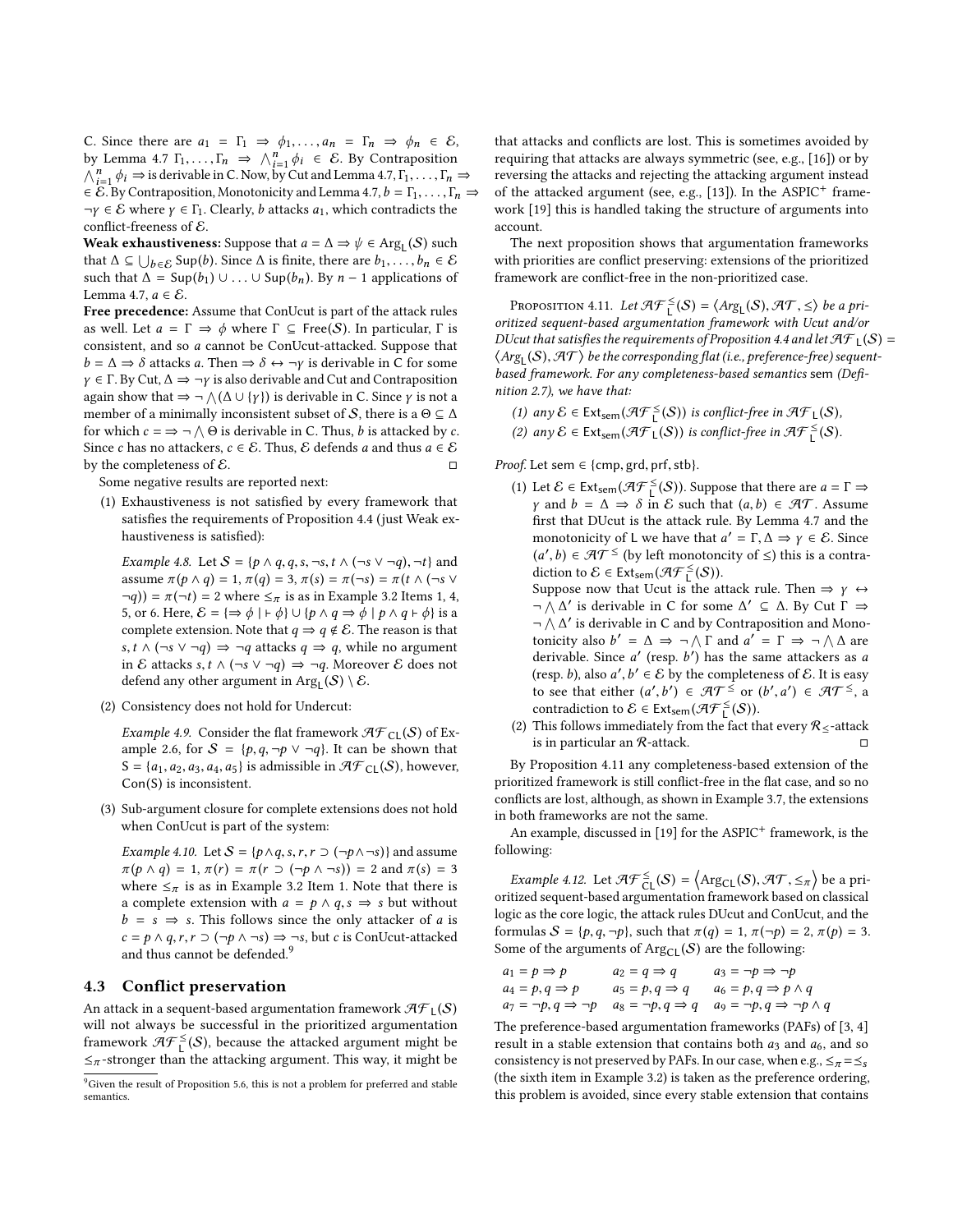$a_3$  contains also  $a_7$ , thus all the sequents whose supports sets are  $\{p\}$  or even  $\{q, p\}$  are attacked by the latter.<sup>[10](#page-6-2)</sup>

# <span id="page-6-0"></span>5 REASONING WITH MAXIMALLY CONSISTENT SUBSETS

A well-known method for handling inconsistent sets of formulas is by taking the maximally consistent subsets of this set [\[22\]](#page-8-12). In the flat case, corresponding entailments are defined as follows:

<span id="page-6-3"></span>*Definition 5.1.* Let  $L = \langle \mathcal{L}, \vdash \rangle$  be a propositional logic and S a set of  $\mathcal{L}$ -formulas. We denote by MCS<sub>L</sub>(S) the set of all the maximally consistent subsets of S (with respect to  $\subseteq$ ).

- $S \models_{\text{mcs}} \psi$  if and only if  $\psi \in CN_L(\bigcap_{\text{MCS}_L}(S))$ ,
- $S \models_{\text{Conres}} \psi \text{ if and only if } \psi \in \bigcap_{T \in \text{MCS}_L(S)} \text{CN}_L(T)$
- $S \vdash_{\cup \text{mcs}} \psi$  if and only if  $\psi \in \bigcup_{\mathcal{T} \in \text{MCS}_L(S)} \text{CN}_L(\mathcal{T})$ .

It has been shown that sequent-based argumentation is a useful platform for representing and reasoning with maximally consistent subsets [\[6,](#page-8-10) [8\]](#page-8-11). Here we extend these results to the prioritized case.

We continue to use  $\leq_{\pi}$  as a preference order, determined by  $\pi$ , on sets of  $\mathcal L$ -formulas. In what follows we shall abbreviate  $\leq_{\pi}$  [resp.  $\leq_{\pi}$ ] by  $\leq$  [resp.  $\leq$ ], and write  $\mathcal{T} < S$  to denote that  $\mathcal{T} \leq S$  and  $S \npreceq \mathcal{T}$ . Accordingly, the set of the  $\leq$ -most preferred maximally consistent subsets of an  $S$  is defined as follows:

Definition 5.2.  $MCS_{L}^{<}(S) = \{ \mathcal{T} \in MCS_{L}(S) \mid \exists \mathcal{T}' \in MCS_{L}(S) \}$ such that  $\mathcal{T}' \prec \mathcal{T}$  }.

<span id="page-6-4"></span>*Example 5.3.* Consider again the set  $S = \{p, q, \neg p \lor \neg q\}$  from Example [2.6](#page-1-3) and the priority assignment  $\pi$  from Example [3.3](#page-2-4) on S. We have that:  $MCS_{CL}(S) = \{ \{p,q\}, \{p,\neg p \lor \neg q\}, \{q,\neg p \lor \neg q\} \}.$ When  $\leq_{\pi}$  is the preference order as in Items 2, 4, 5 (when e.g. *f* is the average function), 6 and 7 of Example [3.2,](#page-2-3) we get:  $MCS_{CL}^{\leq \pi}(S)$  =  $\{\{p,q\}\}\$ . When  $\leq_{\pi}$  is as in Item 1 of Example [3.2](#page-2-3) we have that  $\widehat{\text{MCS}}_{\text{CL}}^{\leq \pi}(\mathcal{S}) = \{ \{p, q\}, \{p, \neg p \lor \neg q \} \}.$ 

Now we can consider the prioritized versions of the entailment relations from Definition [5.1.](#page-6-3)

*Definition 5.4.* For a propositional logic  $L = \langle \mathcal{L}, \vdash \rangle$ , a set S of  $\mathcal L$ -formulas, and a priority function  $\pi$  on  $\mathcal L$ , we define:

- $S \rvert \rvert_{\text{mcs}}^2 \phi$  if and only if  $\phi \in CN_L(\bigcap {\sf MCS}_L^{\leq}(S))$ ;
- S|∼ <sub>L,mcs</sub> φ if and only if  $\phi \in C_1C_1$  | MCS<sub>L</sub> (S),<br>
 S|∼ <sub>L</sub>,∩mcs φ if and only if  $\phi \in \bigcap_{\mathcal{T} \in \mathsf{MCS}_L^{\leq}} (S)$  CN<sub>L</sub>(T);
- $S \sim \sum_{\text{L,UMcs}}^S \phi$  if and only if  $\phi \in \bigcup_{\mathcal{T} \in MCS_{\mathsf{L}}^S(S)} \text{CN}_{\mathsf{L}}(\mathcal{T})$

*Example 5.5.* In Example [5.3](#page-6-4) we have that  $S \vdash_{\cup \text{mcs}} \psi$  for every  $\psi \in S$ , but  $S \sim_{\star} \phi$  when  $\star \in \{mcs, \cap mcs\}$  only if  $\phi$  is a CL-tautology (since  $\bigcap \text{MCS}_{CL}(\mathcal{S}) = \emptyset$ ). In the prioritized case, when  $\leq_{\pi}$  is as defined in Items 2.4.5 (for a g the average function), 6 and 7 of Exdefined in Items 2, 4, 5 (for e.g. the average function), 6 and 7 of Ex-ample [3.2,](#page-2-3) we have that  $S \sim \frac{5}{2} \pi \phi$  for every  $\star \in \{\text{mes}, \cap \text{mes}, \cup \text{mes}\}$ and  $\phi \in \{p, q\}$ . If  $\leq_{\pi}$  is as in Item 1 of Example [3.2,](#page-2-3) then  $S \sim_{\star}^{\leq} p$  for  $\star \in \{\text{mcs}, \cap \text{mcs}\}$  and  $S \vdash_{\cup \text{mcs}}^{\leq} \phi \text{ for } \phi \in S$ .

The main result of this section is given in the next proposition. It extends the results in [\[6,](#page-8-10) [8\]](#page-8-11) to the prioritized case.

<span id="page-6-1"></span>PROPOSITION 5.6. Let  $L = \langle \mathcal{L}, \vdash \rangle$  be a contrapositive propositional logic, S a finite set of  $\mathcal L$ -formulas, and  $\pi$  a priority relation on  $\mathcal L$ .

Let  $\leq$  be a monotonic and transitive preference relation on sets of formulas that is induced by  $\pi$ , and let  $a \leq b$  iff  $\text{Sup}(a) \leq_{\pi} \text{Sup}(b)$  be the induced preference relation on arguments. Denote by  $\mathcal{H}\mathcal{F}_L^{\leq}(\mathcal{S})=$  $\langle \text{Arg}_{\mathsf{L}}(\mathcal{S}), \mathcal{F}\mathcal{T}, \leq \rangle$  the corresponding prioritized framework where  $\mathcal{F}\mathcal{T}$  is based on the rules DUcut and ConUcut Then  $\mathcal{AT}$  is based on the rules DUcut and ConUcut. Then:  $\cap$   $\lt$ 

(1) 
$$
S \rightharpoonup_{\text{L,stb}}^{\Gamma, \leq} \phi
$$
 iff  $S \rightharpoonup_{\text{L,prf}}^{\Gamma, \leq} \phi$  iff  $S \rightharpoonup_{\text{L,romcs}}^{\leq} \phi$ ,  
\n(2)  $S \rightharpoonup_{\text{L,grd}}^{\mathfrak{m}, \leq} \phi$  iff  $S \rightharpoonup_{\text{L,stb}}^{\mathfrak{m}, \leq} \phi$  iff  $S \rightharpoonup_{\text{L,prf}}^{\mathfrak{m}, \leq} \phi$  iff  $S \rightharpoonup_{\text{L,prf}}^{\mathfrak{m}, \leq} \phi$  iff  $S \rightharpoonup_{\text{L,prf}}^{\leq} \phi$  iff  $S \rightharpoonup_{\text{L,emcs}}^{\mathfrak{m}, \leq} \phi$ .

We sketch here the proof of the first item (the proofs of the other items are similar). First, some lemmas.

<span id="page-6-5"></span>LEMMA 5.7. If  $\mathcal{T} \in \mathsf{MCS}^{\preceq}_\mathsf{L}(\mathcal{S})$  and  $\mathcal{S}' \subseteq \mathcal{S}$  is a consistent set, then  $S' \nprec T$ .

*Proof.* Since  $S'$  is consistent, there is a  $S'' \in \text{MCS}_L(S)$  such that  $S' \subseteq S''$ . By the left monotonicity of  $\leq$ ,  $S'' \leq S'$ . Since  $\mathcal{T} \in$  $MCS_L^{\leq}(S), S'' \nless T$  and by the transitivity of  $\leq$  also  $S' \nless T$ .  $\Box$ 

<span id="page-6-8"></span>LEMMA 5.8. If S is finite and  $\mathcal{T} \in \textup{MCS}^{\leq}_L(\mathcal{S})$ , then  $Arg_L(\mathcal{T}) \in$  $\mathsf{Stb}(\mathcal{AF}^{\preceq}_L(\mathcal{S})).$ 

*Proof.* Suppose that  $\mathcal{T} \in \text{MCS}_{L}^{\leq}(\mathcal{S})$  and  $\mathcal{E} = \text{Arg}_{L}(\mathcal{T})$ . We show that  $\mathcal E$  is stable.

Assume for a contradiction that there are  $a = \Gamma \Rightarrow \gamma$  and  $b = \Gamma$  $\Delta \Rightarrow \delta$  in E such that a attacks b. Then  $\Rightarrow \gamma \leftrightarrow \neg \delta'$ , where  $\delta' \in \Delta$ , is derivable in C by is derivable in C. But then  $\Rightarrow \neg \wedge (\Gamma \cup \{\delta'\})$  is derivable in C by<br>Cut and Contranosition, Since  $\Gamma \cup \{\delta'\} \subset \mathcal{T}$  this is a contradiction Cut and Contraposition. Since  $\Gamma \cup {\delta'} \subseteq \mathcal{T}$  this is a contradiction<br>to the consistency of  $\mathcal{T}$ to the consistency of  $\mathcal T$ .

Suppose that  $b = \Theta \Rightarrow \tau \in \text{Arg}_{\mathsf{L}}(\mathcal{S}) \setminus \mathcal{E}$ . Thus,  $\Theta \setminus \mathcal{T} \neq \emptyset$ . Suppose first that  $\Theta$  is inconsistent. Then  $\Rightarrow \neg \wedge \Theta$  is derivable in C, it attacks  $b$  and it is in  $\mathcal E$  since it has no attackers.

Now suppose that  $\Theta$  is consistent. By Lemma [5.7,](#page-6-5)  $\Theta \nprec \mathcal{T}$ . Let  $\tau \in \Theta \setminus \mathcal{T}$ . Thus, there is a finite  $\Gamma' \subseteq \mathcal{T}$  for which  $\Gamma' \Rightarrow \neg \tau$  is<br>derivable. By monotonicity  $a - \mathcal{T} \Rightarrow \neg \tau \in \mathcal{E}$  <sup>11</sup> Since  $\Theta \neq \mathcal{T}$  a derivable. By monotonicity,  $a = \mathcal{T} \Rightarrow \neg \tau \in \mathcal{E}$ .<sup>[11](#page-6-6)</sup> Since  $\Theta \nprec \mathcal{T}$ , a attacks b.

Thus, whether  $\Theta$  is consistent or not, we have shown that  ${\mathcal E}$ attacks any argument in  $Arg_{L}(S) \setminus \mathcal{E}$ , and so  $\mathcal{E}$  is stable.  $\square$ 

<span id="page-6-7"></span>LEMMA 5.9. If  $\mathcal{E} \in \text{Cmp}(\mathcal{AF}_L^{\leq}(S))$ , there is a  $\mathcal{T} \subseteq \mathcal{S}$  for which  $\mathcal{E} = \text{Arg}_{\mathsf{L}}(\mathcal{T}).$ 

Proof. Let  $\mathcal{T} = \bigcup_{a \in \mathcal{E}} \text{Sup}(a), \Gamma \subseteq \mathcal{T}$ , and  $b = \Gamma \Rightarrow \phi \in \text{Arg}_{\mathcal{L}}(\mathcal{S})$ .<br>By weak expansiveness (Proposition 4.4)  $b \in \mathcal{E}$ . Thus  $\mathcal{E} =$ By weak exhaustiveness (Proposiotion [4.4\)](#page-4-0),  $b \in \mathcal{E}$ . Thus,  $\mathcal{E} =$  $Arg_{L}(\mathcal{T})$ .  $(\mathcal{T})$ .

<span id="page-6-9"></span>LEMMA 5.10. If  $S$  is finite and  $\mathcal{E} \in Prf(\mathcal{AF}_{L}^{\leq}(S))$ , there is some  $\mathcal{T} \in \mathsf{MCS}^{\preceq}_\mathsf{L}(\mathcal{S})$  for which  $\mathcal{E} = \mathsf{Arg}_\mathsf{L}(\mathcal{T}).$ 

*Proof.* By Lemma [5.9](#page-6-7) there is a  $\mathcal{T} \subseteq \mathcal{S}$  for which  $\mathcal{E} = \text{Arg}_{\mathsf{L}}(\mathcal{T})$ . Assume first for a contradiction that  $\mathcal T$  is inconsistent. Thus, there is a  $\Gamma \subseteq \mathcal{T}$  for which  $a = \Rightarrow \neg \wedge \Gamma$  is derivable in C. By weak<br>expanditions (Proposition 4.4)  $b = \Gamma \Rightarrow \wedge \Gamma \in \mathcal{E}$ , h is attacked exhaustiveness (Proposition [4.4\)](#page-4-0),  $b = \Gamma \Rightarrow \bigwedge \Gamma \in \mathcal{E}$ . b is attacked<br>by a and cannot be defended which is a contradiction to the fact by a and cannot be defended, which is a contradiction to the fact that  $\mathcal E$  is admissible. Thus,  $\mathcal T$  is consistent.

Suppose now for a contradiction that there is a  $\mathcal{T}' \in \mathsf{MCS}^{\leq}_L(\mathcal{S})$ for which  $\mathcal{T}' \prec \mathcal{T}$ . By Lemma [5.8,](#page-6-8)  $\text{Arg}_{L}(\mathcal{T}') \in \text{Stb}(\mathcal{A}\mathcal{F}_{L}^{\leq}(S)).$ 

<span id="page-6-2"></span> $10$  As noted in [\[19\]](#page-8-7), in ASPIC<sup>+</sup> this problem is avoided as well.

<span id="page-6-6"></span> $^{11}$  Note that, if  ${\mathcal S}$  would be infinite,  ${\mathcal T}$  might be infinite as well, in which case  $a$  would not be a valid sequent.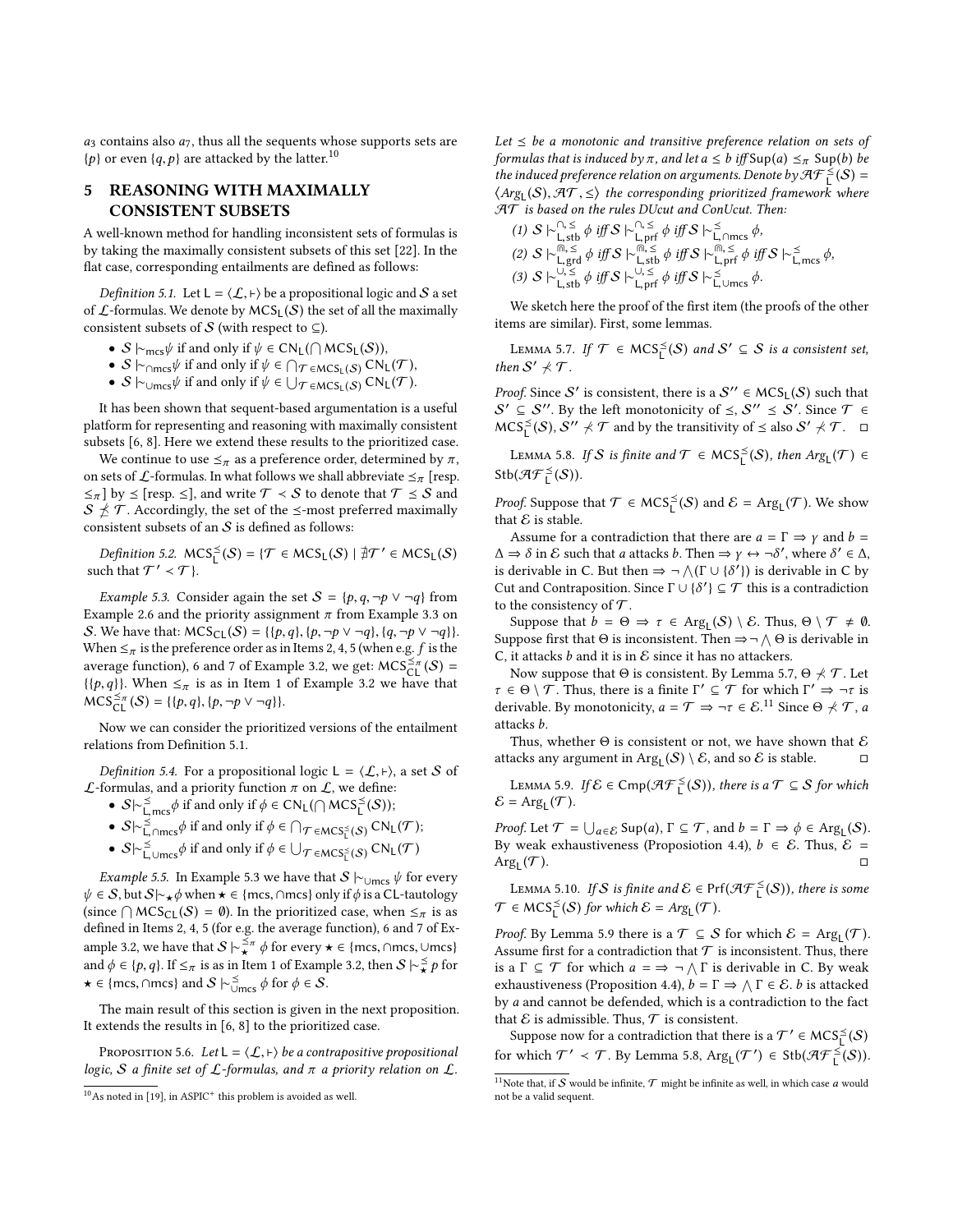Since  $\mathcal{E} \in Prf(\mathcal{AF}_L^{\leq}(S))$ ,  $Arg_L(\mathcal{T}) \setminus Arg_L(\mathcal{T}') \neq \emptyset$ , thus there is a  $\gamma \in \mathcal{T} \setminus \mathcal{T}'$ . Then there is a  $\Delta \subseteq \mathcal{T}'$  for which  $\Delta \Rightarrow \neg \gamma$  is derivable<br>in C, By monotonicity, also  $c = \mathcal{T}' \Rightarrow \neg \gamma$  and  $d = \mathcal{T} \Rightarrow \gamma$  are in C. By monotonicity, also  $c = T' \Rightarrow \neg y$  and  $d = T \Rightarrow y$  are<br>derivable in C (note that  $y \rightarrow y$  is derivable as well). Since  $T' \times T$ derivable in C (note that  $\gamma \Rightarrow \gamma$  is derivable as well). Since  $\mathcal{T}' \prec \mathcal{T}$ ,<br>c attacks d. Thus, there is a  $g - \Theta \Rightarrow \theta \in \mathcal{E}$  which attacks c. c attacks d. Thus, there is a  $e = \Theta \Rightarrow \theta \in \mathcal{E}$  which attacks c. Hence,  $\mathcal{T}' \nprec \Theta$ . By left monotonicity and since  $\Theta \subseteq \mathcal{T}, \mathcal{T} \preceq \Theta$ . By transitivity,  $T' \leq \Theta$ , which is a contradiction. Altogether, this shows that  $\overline{T} \in \text{MCS}_L^{\leq}$  $(S)$ .  $\Box$ 

Now we can show Proposition [5.6:](#page-6-1)

Proof.

- (∈) Suppose that  $S \vdash^{\preceq}_{\sqsubset} \text{max} \phi$  and let  $\mathcal{E} \in \text{Prf}(\mathcal{A} \mathcal{F}^{\preceq}_{\sqsubset}(S))$ . By Lemma [5.10,](#page-6-9) there is a  $\mathcal{T} \in \text{MCS}^{\leq}_L(\mathcal{S})$  for which  $\mathcal{E} =$ Arg<sub>L</sub>(S). By the assumption  $\mathcal{T} \vdash \phi$ , hence  $\mathcal{T} \Rightarrow \phi \in \mathcal{E}$ . This shows that  $S \vdash \Omega \leq \phi$  which also implies that  $S \vdash \Omega \leq \phi$
- shows that  $S \vdash_{\mathsf{L},\text{prf}}^{\cap, \leq} \phi$ , which also implies that  $S \vdash_{\mathsf{L},\text{stb}}^{\cap, \leq} \phi$ .<br>
(⇒) Suppose that  $S \vdash_{\mathsf{L},\text{stb}}^{\cap, \leq} \phi$  and let  $\mathcal{T} \in \text{MCS}_\mathsf{L}^\le(S)$ . By Lemma [5.8,](#page-6-8)  $\mathcal{E} = \text{Arg}_{\mathsf{L}}(\mathcal{T}) \in \text{Stb}(\mathcal{H}\mathcal{F}^{\leq}(\mathcal{S}))$ . Thus, there is a  $\Delta \Rightarrow \phi \in \mathcal{E}$  for which  $\Lambda \subseteq \mathcal{T}$ . Hence  $\mathcal{T} \vdash \phi$  which shows that E for which  $Δ ⊆ T$ . Hence  $T + φ$ , which shows that S  $\vdash^{\leq}_{\mathsf{L},\cap \mathsf{mcs}}$  $\phi$ .  $\Box$

Remark 5. Lemma [5.10](#page-6-9) (and so Proposition [5.6\)](#page-6-1) does not hold for infinite sets (for instance, for the orderings in Example [3.2,](#page-2-3) Items 6 and 7). Here is an example: let  $\mathcal{AF}_{CL}^{\leq}(S) = \left\langle \text{Arg}_{CL}(S), \mathcal{AT}, \leq \right\rangle$ be a prioritized sequent-based argumentation framework, with CL as core logic, DUcut and ConUcut as attack rules and  $S = \{p_i |$ |  $i \ge 1$   $\cup$   $\{q, \neg q\}$  where  $\pi(p_i) = 1$  for all  $i \ge 1$ ,  $\pi(q) = 2$  and  $\pi(\neg a) = 3$ . We have two MCSs  $\mathcal{T} = \{p_i \mid i \ge 1\}$   $\cup$   $\{q\}$  and  $\pi(\neg q) = 3$ . We have two MCSs,  $\mathcal{T} = \{p_i \mid i \geq 1\} \cup \{q\}$  and  $\mathcal{T}' = \{p_i \mid i > 1\} \cup \{\neg q\}$  where  $\mathcal{T} \times \mathcal{T}'$  Nevertheless  $\text{Arg}(\mathcal{T}')$  is  $\mathcal{T}' = \{p_i \mid i \geq 1\} \cup \{\neg q\}$  where  $\mathcal{T} \prec \mathcal{T}'$ . Nevertheless, Arg $(\mathcal{T}')$  is a stable extension of  $\mathcal{AF}^{\leq}_{\mathsf{CL}}(\mathcal{S})$ .<sup>[12](#page-7-1)</sup>

# <span id="page-7-0"></span>6 CONCLUSION

Sequent-based argumentation frameworks provide general and modular formalisms for representing arguments and reasoning with them, using different kinds of languages, logics, and attacks.<sup>[13](#page-7-2)</sup> The goal of this work is to carry these formalisms a step forward and to incorporate external information in the form of priorities that the reasoner might want to introduce for properly choosing the arguments that can be mutually accepted. Once the priorities have been decided, different orders may be defined for making preferences among the underlying arguments, and accordingly applying entailment relations for drawing conclusions from a given set of assertions.

Clearly, the entailment relations that are induced by a prioritized framework depend on many factors, among which are the choice of the core logics, the attack relations, and the preferences among the arguments. We have shown that in many cases these choices provide the reasoner with a robust framework, satisfying rationality postulates and enjoying other desirable properties, like conflict preservation and strong links to reasoning with the most preferred maximally consistent subsets of the premises, a well-studied approach for handling inconsistent information.

There are several other formalisms for supporting prioritized data in the context of argumentation systems. A detailed comparison to some of these formalisms will be provided in the full version of this work. Here we only mention one of them, the ASPIC<sup>+</sup> framework [\[19\]](#page-8-7), which also provides a general setting for (prioritized) logical argumentation. Apart of the different representations of objects (like arguments and attacks) in the two frameworks, a primary difference from ASPIC<sup>+</sup> is that our approach is more proof theoretically oriented, using tools and methods (like sequents and their derivations by proof systems) from proof theory. Among others, in future work we plan to strengthen this characteristic of our approach and provide dynamic proof systems [\[9\]](#page-8-24) for nonmonotonically reasoning with the prioritized data in a proof-like manner.

We conclude this paper by exemplifying some of the advantages of our approach using the puzzle given in the introduction (Example [1.1\)](#page-0-0).

Example 6.1 (Example [1.1](#page-0-0) continued). Recall the flat owner negotiating with potential tenants about the construction of a swimming pool (s), a tennis-court (t) and a private car-park  $(p)$ . The consideration that the rent  $(r)$  increases if more than one facility is constructed can be represented by the formula  $\psi_1 = r \leftrightarrow$  $((s \wedge t) \vee (s \wedge p) \vee (t \wedge p))$ . The preferences of the tenants not to increase the rent and not to have two sport facilities are modeled by  $\neg r$  and by  $\psi_2 = s \supset \neg t$  and  $\psi_3 = t \supset \neg s$ , respectively.

This situation may be represented by a prioritized sequent-based framework  $\mathcal{AF}^{\leq}_{\mathsf{CL}}(\mathcal{S}) = \left\langle \mathrm{Arg}_{\mathsf{CL}}(\mathcal{S}), \mathcal{AT}, \leq \right\rangle$ , induced by classical<br>logic Unut and Constant as attack makes and set of formulas  $\mathcal{S}$ logic, Ucut and ConUcut as attack rules, and set of formulas  $S =$  $\{s, t, p, \neg r, \psi_1, \psi_2, \psi_3\}$ , where  $\pi(\neg r) = 1$ ,  $\pi(\psi_1) = \pi(\psi_2) = \pi(\psi_3) =$ 2 and  $\pi(s) = \pi(t) = \pi(p) = 3$ . We take the preference relation by the  $\leq_s$  comparison (Item 6 of Example [3.2\)](#page-2-3).

- We have that  $\neg r \leftrightarrow (\neg (s \land t) \land \neg (s \land p) \land \neg (t \land p))$  classi-<br>colly follows from  $\psi$ , which implies that  $\neg r \lor (\neg (s \land t))$ cally follows from  $\psi_1$ , which implies that  $\neg r, \psi_1 \Rightarrow \neg(x \land y)$ is in Arg<sub>CL</sub>(S) for every distinct  $x, y \in \{p, s, t\}$ . It follows that every argument of the form  $x, y \Rightarrow x \land y$  for such  $x, y$ (suggesting to construct two facilities) is Ucut-attacked by a more preferred argument.
- Arguments such as  $s \Rightarrow s$  and  $t \Rightarrow t$ , which suggest to construct a swimming pool and a tennis court are respectively attacked by the more preferred arguments  $t, \psi_3 \Rightarrow \neg s$  and  $s, \psi_2 \Rightarrow \neg t$ .
- The argument  $a = p \Rightarrow p$ , suggesting to construct a car park, is attacked by  $b = \neg r, s, \psi_1 \Rightarrow \neg p$ . However, the argument  $a' = p, \neg r, \psi_1, \psi_2, \psi_3 \Rightarrow p$  for the same conclusion is<br>not attacked by h since  $a' > b$ . In fact, a' is only attacked not attacked by *b* since  $a' < b$ . In fact,  $a'$  is only attacked<br>by arguments whose support set is classically inconsistent by arguments whose support set is classically inconsistent, for instance  $S \Rightarrow \neg p$ . These attacks are counter ConUcut attacked by the tautological argument  $\Rightarrow \neg \wedge S$  and so a' is defended.

From the above considerations it follows that the only sequents of the form  $\Gamma \Rightarrow x$  for some  $\Gamma \subseteq S$  and  $x \in \{s, t, p\}$  that belong to the grounded extension of the prioritized sequent-based argumentation framework under consideration, are those in which  $x = p$ . That is, based on the considerations and the preferences stated above, according to the grounded semantics of the framework, the flat owner should decide to build only a parking lot.

<span id="page-7-1"></span><sup>&</sup>lt;sup>12</sup>Note that for every  $s = \Gamma$ ,  $q \Rightarrow \phi \in \text{Arg}_{\text{CL}}(\mathcal{S}) \setminus \text{Arg}_{\text{CL}}(\mathcal{T}')$  (where  $\Gamma \subseteq \{p_i \mid i \geq 1\}$ ) the argument  $t' = \Gamma$ ,  $p_k$ ,  $\neg q \Rightarrow \neg q \in \text{Arg}_{\text{CL}}(\mathcal{T}')$  (where  $p_k \notin \Gamma$ ) attacks s.

<span id="page-7-2"></span> $^{13}$  For a discussion of the advantages of this approach we refer to [\[6–](#page-8-10)[8\]](#page-8-11)